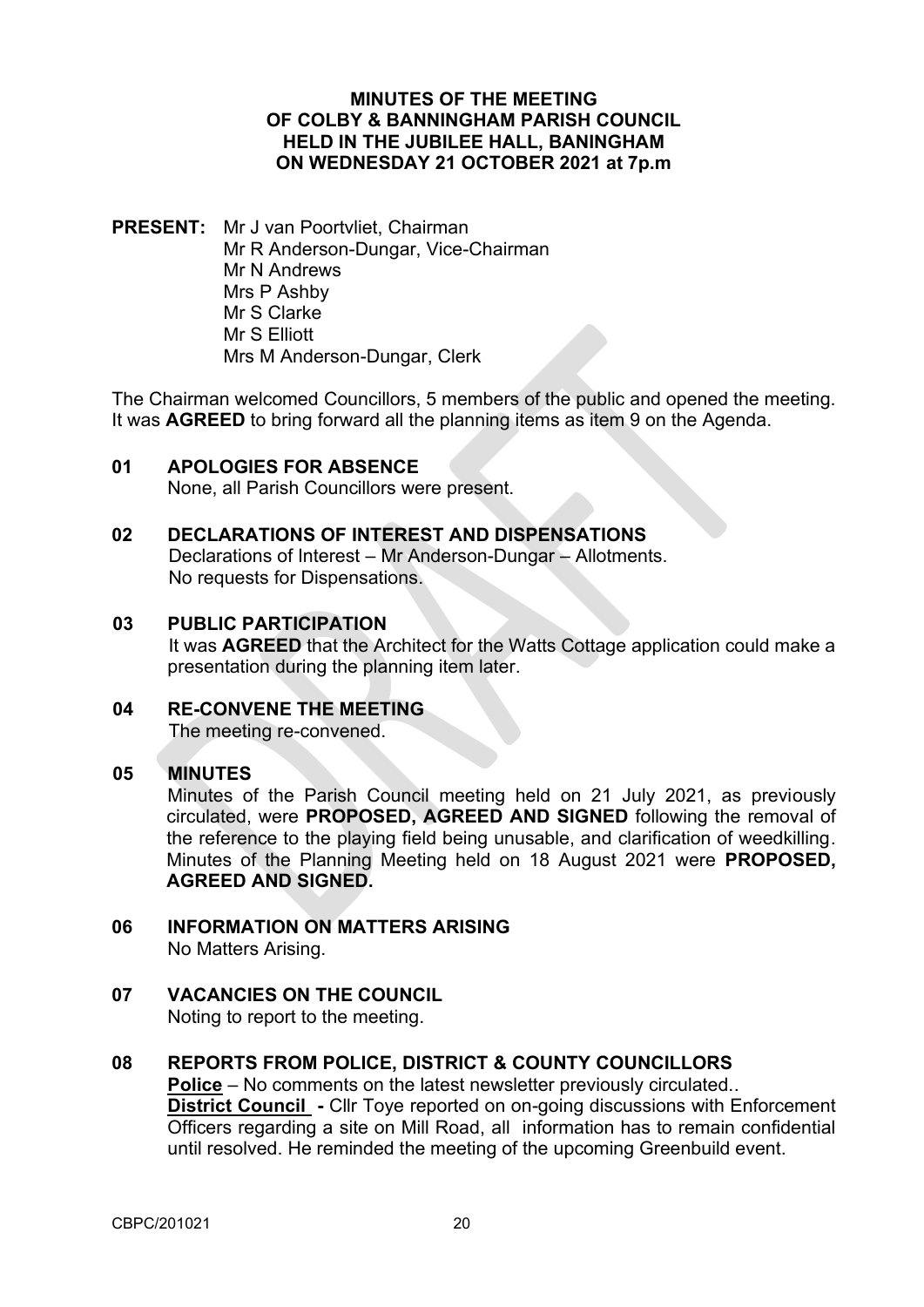**County** Council – the Clerk had contacted Cllr Penfold on the issues around the Mill Road junction.

## **09 PLANNING MATTERS**

1. APPLICATIONS DETERMINED

Nothing at the date of publication of this Agenda.

2. APPLICATIONS FOR CONSIDERATION

PF/21/2507 Watts Cottage, Mill Road, Banningham NR11 7DT

Two storey detached dwelling (4-bed) with detached single garage and car port to front with widening and improvements to vehicle access

The Chairman invited Paul Harris, Architect, to present the proposals. The following points were highlighted:

- Comments from the August planning meeting had been reflected in the new design, which also had hopefully addressed the grounds for refusal
- Reference to the new Planning Policy Framework clause 80 (the former clause 79) with the opinion that the new design fits the outstanding design and sustainability criteria.
- Highways comments refuted in terms of the "desktop study" of traffic movements per day since traffic flows can increase for many reasons and personal circumstances of residents. Farm and business traffic was also a factor. A potential additional 6 traffic movements per day were negligible.
- Confirmation that the applicants plan to address comments on the status of the railways carriage with full records and plans for renovation
- This was an infill site
- Vision splay to frontage was under discussion with the Highways department.

## **10 ADJOURNMENT**

The meeting adjourned; no members of the public wished to speak.

## **11 RE-CONVENE THE MEETING**

The meeting re-convened.

## **12 RESPONSE TO PLANNING APPLICATION**

The application was discussed, and the following response uploaded to the District Council website:

The application was considered at the Parish Council meeting on 20 October 2021. The Architect explained the proposals and answered members' questions. Comments made by residents and members at the August pre-application meeting had been incorporated in the revised proposal which met the design and sustainability criteria of NPPF para 80 (former 79).

The Highways response to this application was discussed in some detail. Whilst it was acknowledged that the junction of Mill Road and the B1145 had its problems,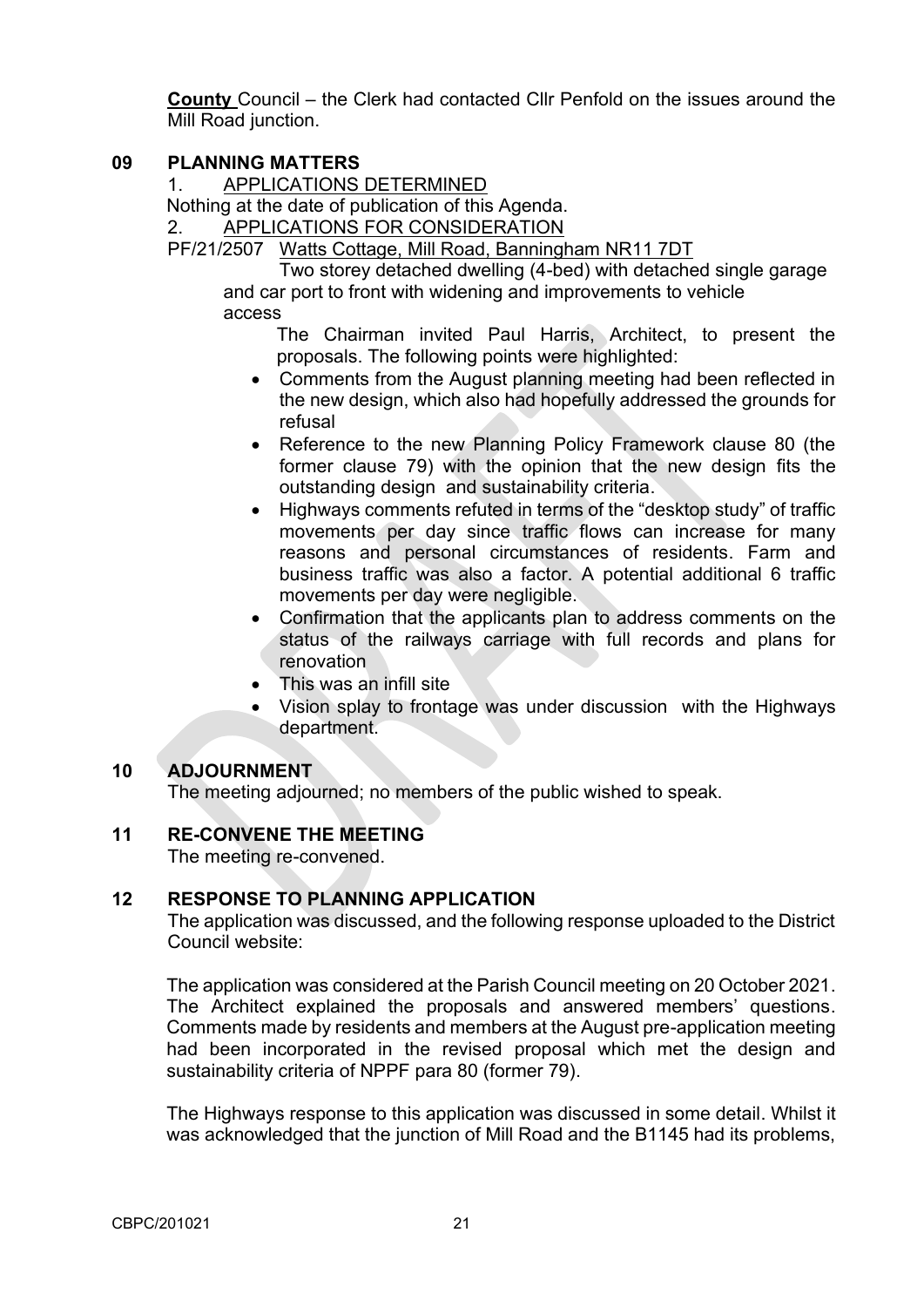it was considered this was a matter for the County Council to address rather than grounds for refusal of this application. In relation to the levels of agricultural and other business traffic in and out of Mill Road, an extra 6 movements per day is negligible; traffic flow levels can change at any time for a variety of reasons. Concerns about the vision splay from the frontage were being addressed by the Architect for further discussion with Highways.

The Council was aware that the proposals did not satisfy Policies SS1 and SS2 but felt this was outweighed by the detailed attention to NPPF para. 80 as described above. The proposed property is an infill addition to the existing street scene, since Mill Road is built up on both sides.

The Council therefore reiterates its SUPPORT for this application on the basis that a property on this site and the later proposed renovation of the existing cottage as a potential starter home would be a positive contribution to the village.

The Council has requested Cllr J Toye to call in this application for determination by the Development Committee.

## **13 ITEMS REFERRED FROM PREVIOUS MEETING**

1. CHRISTMAS TREE AND CHRISTMAS LIGHTS

The document previously circulated was discussed, and it the following **AGREED:**

- Publicise all information in the next newsletter
- Specifically ask residents to advise the Clerk if they wished their property to be considered
- Mr Elliott and Mr Anderson-Dungar to manage the project
- The projected costs of £300 to be taken from the Community events reserve

## **14 AREAS OF PARISH COUNCIL RESPONSIBILITY**

## 1. PLAYING FIELD

Mr Clarke advised that a draft management plan would be presented to a future meeting. All trees on the playing field have been inspected and the water level had been dropped for the winter. Better advance communication with the contractor was needed to avoid errors. More sand would be spread on the car park area and the football goalposts moved to a better position for informal play. A photographic record of the planting and future progress would be an asset for the future.

## 2. VILLAGE HALL

**AGREED** to defer this to a later point on the Agenda.

### 3. VILLAGE GREEN

Additional bulb planting was **AGREED**, confined to one area, with a budget of £200 to £300. Another bench was also suggested.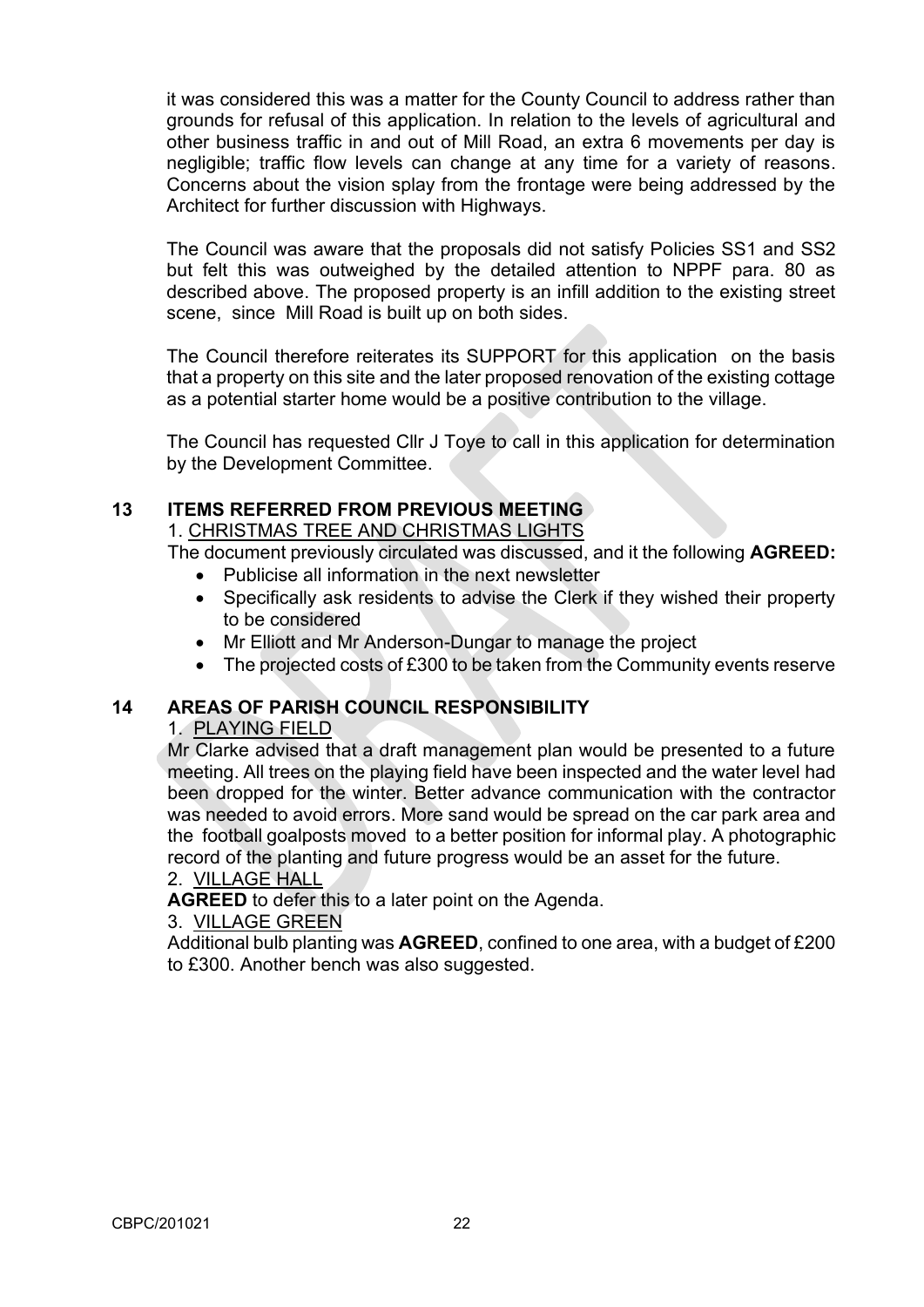## 4 ALLOTMENTS

Water butts to be purchased and installed.

5. TELEPHONE BOX

Remaining information panels to be completed. Reference to work to date to be included in the next newsletter.

## **15 SCHEME OF DELEGATION**

The Clerk had nothing to report.

## **16 CORRESPONDENCE**

## 1. NORTH NORFOLK DISTRICT COUNCIL

Information on the Greenbuild 2021 event was **NOTED.**

## 2. NORFOLK ALC UPDATE

The document included information on the first round of awards from the Social Infrastructure Fund; a wide variety of schemes had received funding.

## 3. HM THE QUEEN PLATINUM JUBILEE 2022

On the basis of the information previously circulated, it was **AGREED t**o register interest in lighting a beacon on the village green. Final decision to be made once more information was available.

## 4. COMMEMORATIVE PLAQUES

Commemorative plaques were to be offered to parishes in recognition of community action during the pandemic. It was **AGREED** to accept one for the parish.

## 5. COUNTY BROADBAND

The correspondence was discussed, and in view of the previous work and the information that the Aylsham exchange was to be upgraded, it was **AGREED** to take no further action.

## **17 POLICIES**

No questions or comments had been received from Members; therefore, the Standing Orders and Financial Regulations were both **ADOPTED.** The final documents to be circulated to Members and uploaded to the website. In view of the complexity of business on this Agenda, no policies were offered for review at this meeting.

## **18 FINANCE**

## 1. SCHEDULE OF BILLS FOR PAYMENT

The schedule presented was **AGREED,** a copy to be attached to the signed copy of these Minutes. The Clerk was asked to read meters each quarter to ensure that future bills were based on "actual" rather than "estimated" consumption. This had proved difficult when responding to questions raised by the Sheringham Shoal Fund administrators in relation to the grant application.

## 2. BANK RECONCILIATIONS

Bank reconciliations to 30 September 2021 were **AGREED.** 

3. RECEIPTS & PAYMENTS TO 30 SEPTEMBER 2021

The information was **NOTED** and gave a good indication of the financial position at the halfway point.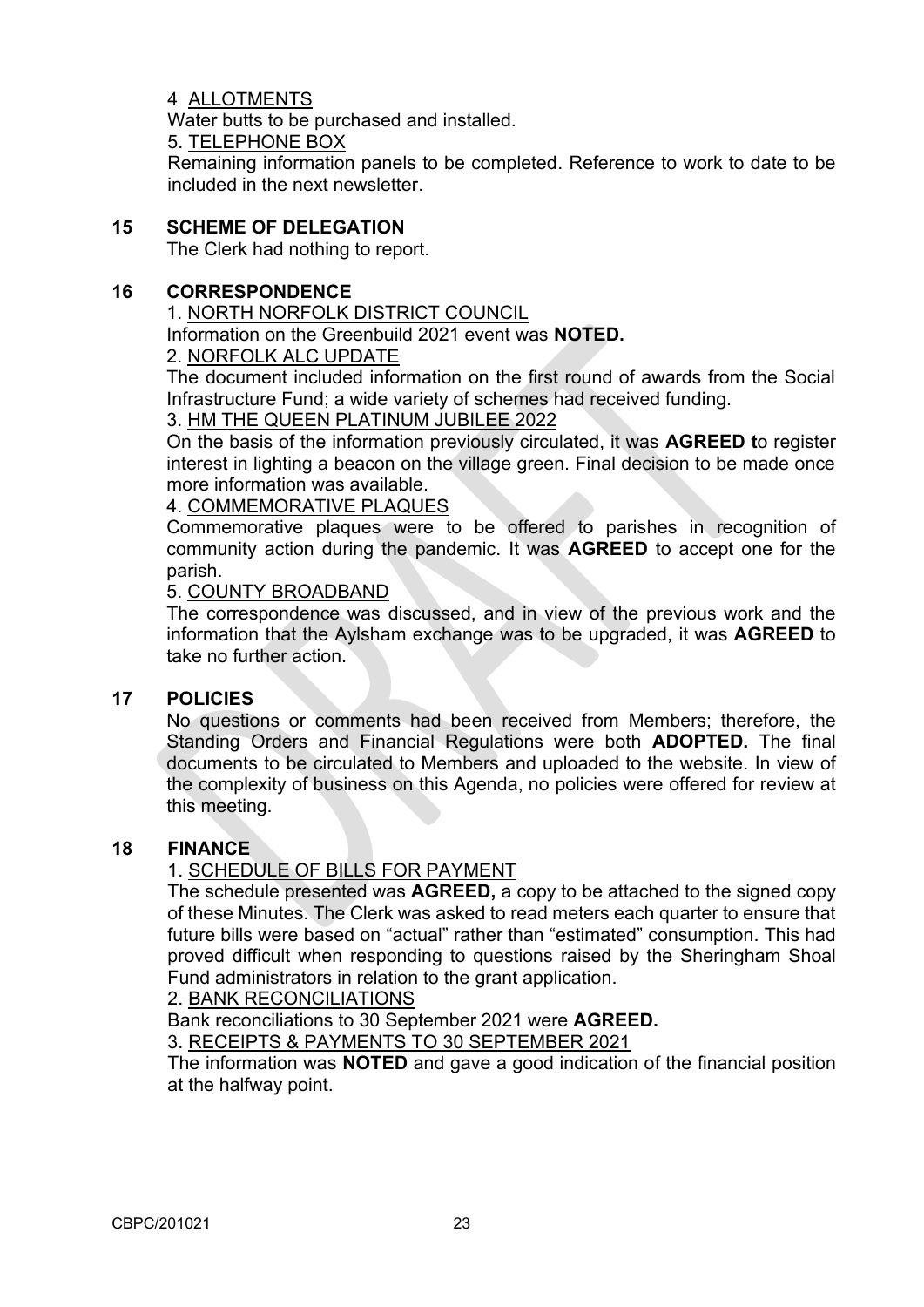## 4 PRELIMINARY BUDGET CONSIDERATIONS FOR 2022/23 INCLUDING PROPOSAL FOR VILLAGE HALL FUNDING

The following items were put forward:

- Playing Field
	- $\circ$  Signage
	- o Replacement posts
	- o New ties for trees
	- o Benches
	- o Review grass cutting contract
- Administration
	- o Clerk intending to retire around the end of the financial year, but willing to stay pending resolution of the village hall status and management issues
- Village Hall
	- o Update following Leads Meetings Mr Clarke thanked everyone for their work so far, especially Mr Fields for leadership of the project group, and Mrs Fields for the preparation of the 2 successful funding applications for insulation, windows, and doors. A decision on an application for a new heating system was expected in November. The planning group's suggestion for a logo template for all "parish" areas was discussed, and **SUPPORTED,** with thanks to Mr Catton for leading that group.
	- $\circ$  Vision 2022 the report and recommendations were discussed in detail, including the modification to overcome engineering difficulties. Any application would need architectural and structural engineering advice, the fees estimated at £3000. An expression of interest had been lodged, and information could be submitted in stages. Now that the immediate issues had been addressed, it as considered in the project group that a masterplan was needed o bring together the aims and aspirations for the future. An application to the Social Infrastructure Fund would require the applicant body to commit 20% of the project cost. It was subsequently **PROPOSED AND AGREED** to commit £3000 for fees at this stage, and to defer discussion of funding and management ,as detailed in the documents circulated, to the next meeting.

## 5. INSURANCE 2021/22

This would be the last year of the 3-year Long Term Agreement, therefore it was **PROPOSED AND AGREED** to proceed, and to tender during 2022 for the following year.

## **19 ITEMS FOR INFORMATION/NEXT AGENDA**

Information:

- 30mph sign near The Old Rectory to be reinstated
- Monitor reinstatement of footpaths ploughed over
- Newsletter to be finalised and distributed
- Remembrance Sunday at Tuttington 10:00 on Sunday 14 November, wreaths for Colby & Banningham villages to be laid by the Chairman and Vice-Chairman respectively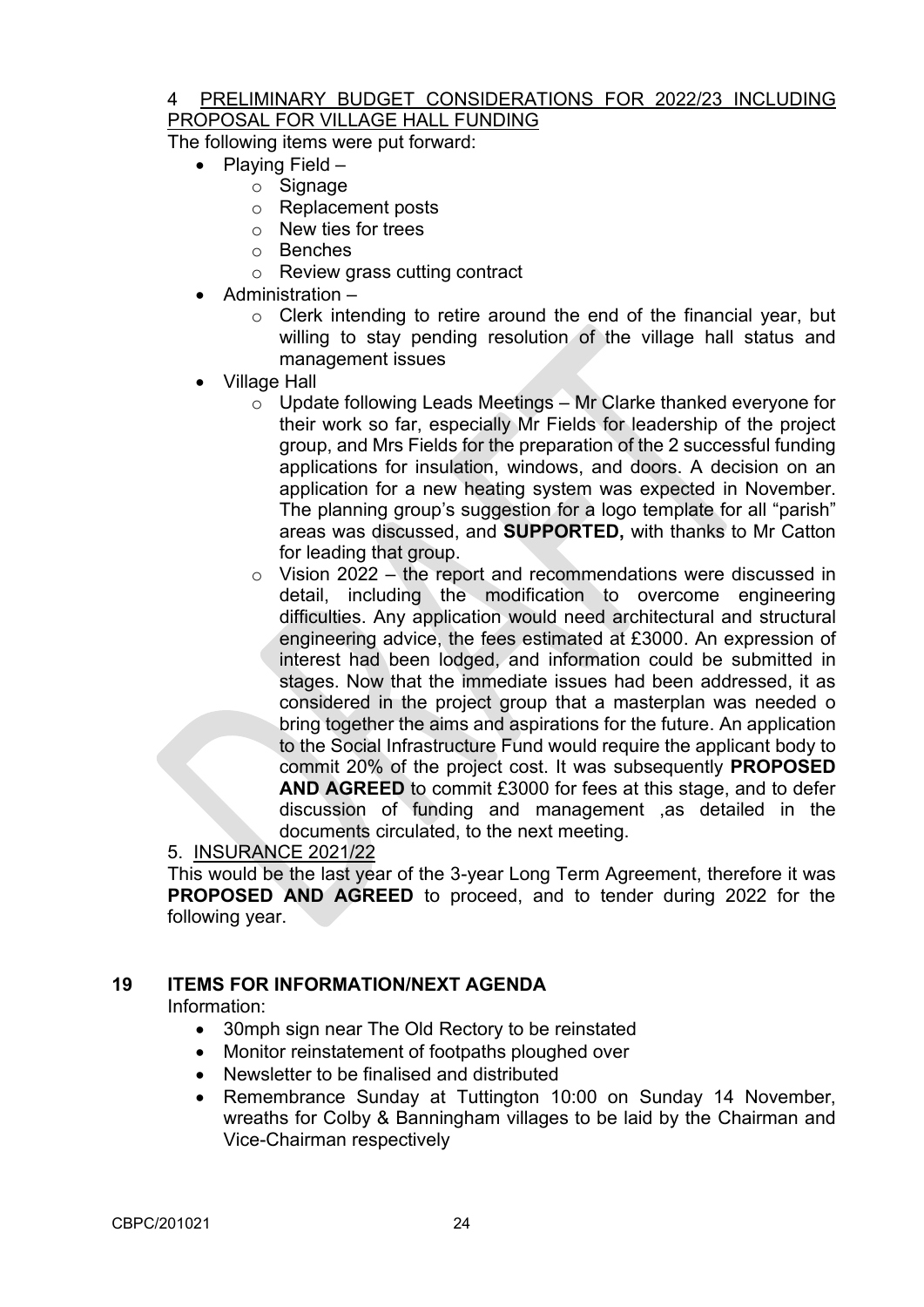• External rendering to Felmingham Village Hall gives a much brighter appearance

Next Agenda:

• Village Hall

## **20 DATE OF NEXT MEETING**

The date of the next Parish Council Meeting was confirmed as **Wednesday 17 November 2021 a**t **7pm in the Jubilee Hall, Banningham**

## **21 CLOSURE OF THE MEETING**

There being no further business, the Chairman closed the meeting at 8.53p.m.

Signed ………………………………………. (Chairman)

Date ………………………….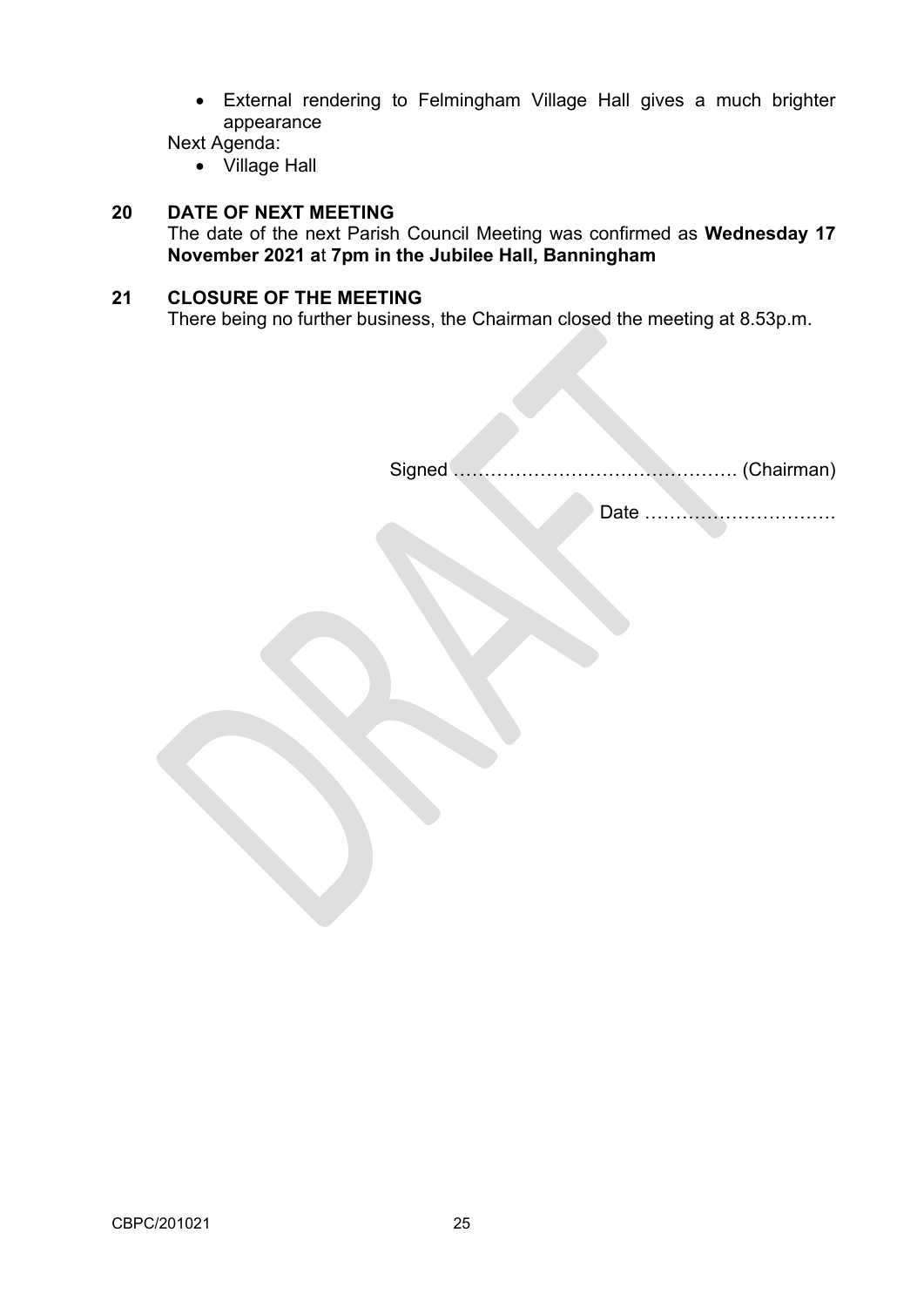# **COMMUNITY UPDATE** CROMER SAFER NEIGHBOURHOOD TEAM

ALBY WITH THWAITE, ALDBOROUGH & THURGARTON, COLBY, ERPINGHAM, FELBRIGG, HANWORTH, INGWORTH, NORTHREPPS, OVERSTRAND, ROUGHTON, SIDESTRAND, SOUTHREPPS, THORPE MARKET, TRIMINGHAM AND WICKMERE

**OOC** www.norfolk.police.uk

NOVEMBER 2021

## **WE ARE YOUR SAFER NEIGHBOURHOOD TEAM – WANT TO GET IN TOUCH?**

CONTACT US – E: [sntcromer@norfolk.pnn.police.uk](mailto:sntwells@norfolk.pnn.police.uk)

TEL: 101 Ext: 1173

FOLLOW US ON SOCIAL MEDIA

FACEBOOK: North Norfolk Police TWITTER: @NorthNorfPolice

## UPDATE FROM YOUR ENGAGEMENT OFFICER WHAT'S HAPPENING IN YOUR AREA?

**Daisy Woodward-Smith**

**TEL: 07917 642073**



A reminder that the next SNAP (Safer Neighbourhood Action Panel) meeting for Cromer and surrounding parishes (including, Alby with Thwaite, Aldborough, Colby & Banningham, Erpingham with Calthorpe, Hanworth, Ingworth, Wickmere, Northrepps, Overstarnd, Sidestrand, Trimingham, Felbrigg, Roughton, Southrepps and Thorpe Market ) is taking place on Monday 15th November at 7pm at Cromer Town Council Offices and virtually via Microsoft Teams.

For more information, to join the meeting or to put forward a neighbourhood priority suggestion, please email SNTCromert@norfolk.pnn.police.uk

These meetings give you the chance to have your say of what the priorities are for the next 3 months for your neighbourhood. The new priorities will be published on our social media pages.

## **CURRENT NEIGHBOURHOOD PRIORITIES**

- High visibility patrols in Cromer and surrounding Parishes, to include Pop up Surgeries and Street Surgeries
- Target Traffic related offences/ASB in Cromer and surrounding Parishes.

# related offences.

## **DATES FOR YOUR DIARY**

Virtual SNAP Priority Setting Meeting – 15th November at 7pm at Cromer Town Council Office and via Microsoft Teams.



The Cromer Safer Neighbourhood Team also delivered County Lines training at Argyll House, Empanda and About with Friends. They have a planned visit coming up to Cromer Academy where they will spend time with pupils and teachers.

PC Pritty and PC Mezzetti have conducted patrols outside Roughton St Marys School, Overstrand Belfry, Cromer Infants School to engage with pupils and prevent traffic issues at school start and finish times.

They have also maintained high visibility patrols in Cromer during busy periods, visiting licensed premises and local shops.

They are continuing to support local officers with policing demand and dealing with spate of criminal damage and a drug

# YOUR LOCAL BEAT MANAGER





PC 445 MATT PRITTY PC 526 JOEY MEZZETTI

Throughout October PC Pritty and PC Mezzetti have continued hosting Pop Up Surgeries; these include patrols and engaging

with members of the public on 16<sup>th</sup> and 17<sup>th</sup> October in









TALK TO YOUR LOCAL *REAT MANAGER*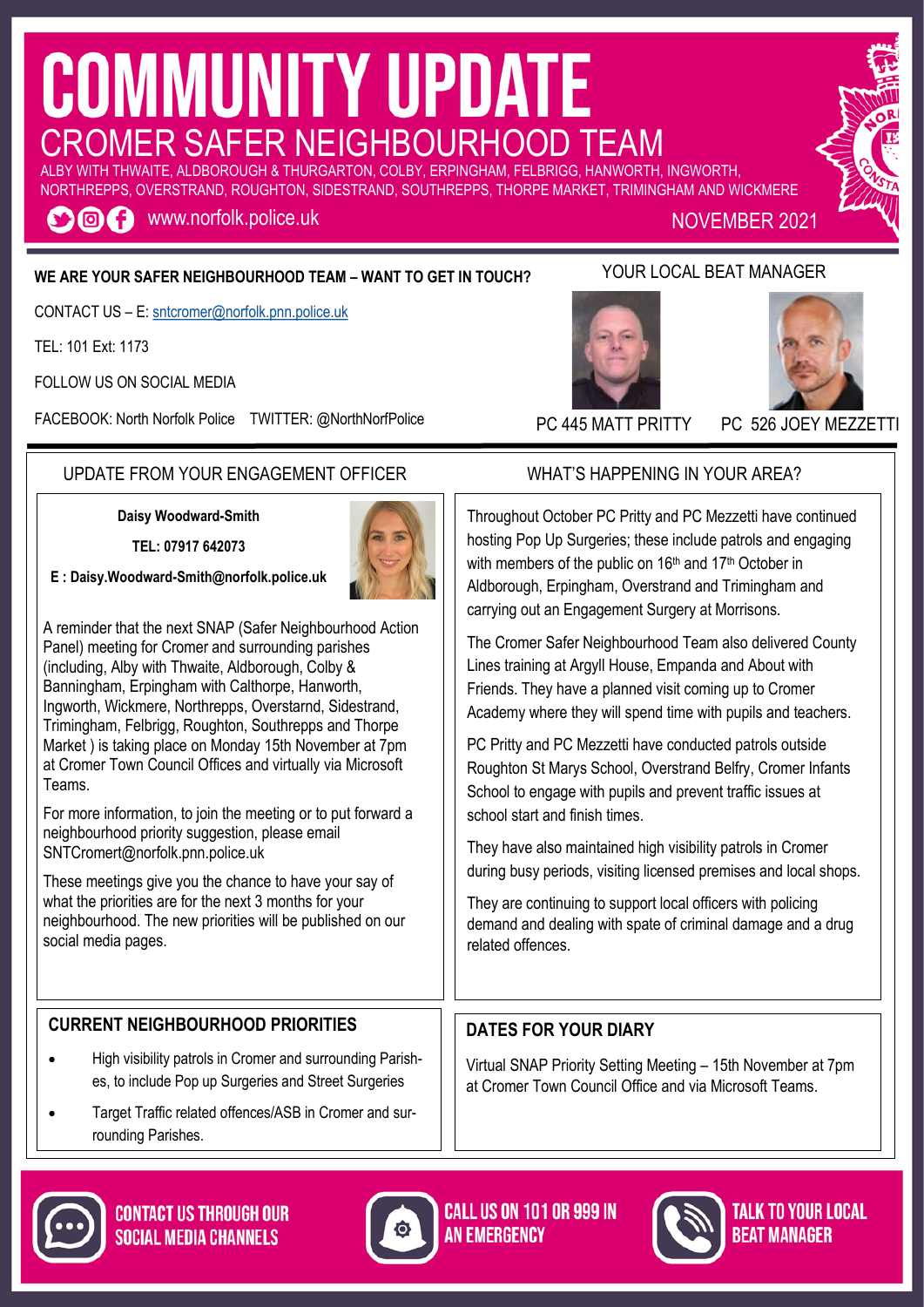## *IMUNITY UPDATE* G ROMER SAFER NEIGHBOURHOOD TEAM

ALBY WITH THWAITE, ALDBOROUGH & THURGARTON, COLBY, ERPINGHAM, FELBRIGG, HANWORTH, INGWORTH, NORTHREPPS, OVERSTRAND, ROUGHTON, SIDESTRAND, SOUTHREPPS, THORPE MARKET, TRIMINGHAM AND WICKMERE

**OOC** www.norfolk.police.uk

NOVEMBER 2021

## **CRIME UPDATES (1st to 31st October)**

| <b>Offence</b>                                  | <b>Numbers</b> | What could this entail                                                                                                                                                                                                                      |  |  |  |  |
|-------------------------------------------------|----------------|---------------------------------------------------------------------------------------------------------------------------------------------------------------------------------------------------------------------------------------------|--|--|--|--|
| Arson                                           | 0              | Damage caused as a result of fire.                                                                                                                                                                                                          |  |  |  |  |
| Anti-Social Behaviour (ASB)                     | 0              | Harassment, alarm or distress is caused in a non-crime incident.                                                                                                                                                                            |  |  |  |  |
| Burglary business and community                 | 0              | A person commits theft in a building or structure that is not lived in.                                                                                                                                                                     |  |  |  |  |
| <b>Burglary residential</b>                     | 0              | Entry and theft in a building or a structure that is lived in.                                                                                                                                                                              |  |  |  |  |
| <b>Criminal Damage</b>                          | $\mathbf{1}$   | A person destroys or damages property belonging to someone else.                                                                                                                                                                            |  |  |  |  |
| Domestic                                        | 5              | Domestic incidents where a crime has not occurred. Parties are aged 16<br>or over and have been intimate partners or family members regardless of<br>sexuality.                                                                             |  |  |  |  |
| Hate Incident                                   | 0              | Any incident where a crime has not occurred which the victim, or anyone<br>else, thinks is based on someone's prejudice towards them because of<br>their race, religion, sexual orientation, disability or because they are<br>transgender. |  |  |  |  |
| Race or Religious aggravated public fear        | $\mathbf 0$    | Any crime determined to have a hate element as per above.                                                                                                                                                                                   |  |  |  |  |
| Possession of controlled substance              | $\mathbf{1}$   | Unlawful possession of a drug classified in class A, B or C.                                                                                                                                                                                |  |  |  |  |
| Possession of weapons                           | 0              | Unlawful possession of an article used as a weapon.                                                                                                                                                                                         |  |  |  |  |
| Public fear, alarm or distress                  | 3              | Public order offences e.g. from a verbal altercation to offences just short<br>of violence.                                                                                                                                                 |  |  |  |  |
| Robbery                                         | 0              | Includes a range of offences where force is used, threatened or the victim<br>is put in fear.                                                                                                                                               |  |  |  |  |
| Theft from a motor vehicle                      | 0              | Any item stolen that was in, on or attached to a motor vehicle.                                                                                                                                                                             |  |  |  |  |
| Theft or unauthorised taking of a motor vehicle | 0              | Any motor vehicle including those abandoned.                                                                                                                                                                                                |  |  |  |  |
| Theft of pedal cycle                            | 0              | From a public place, if stolen form a shed or garage this would be a<br>BOTD.                                                                                                                                                               |  |  |  |  |
| Theft from a person                             | $\mathbf 0$    | Purse being taken from a handbag, or a mobile phone from a shopping<br>basket.                                                                                                                                                              |  |  |  |  |





**CALL US ON 101 OR 999 IN AN EMERGENCY** 



**TALK TO YOUR LOCAL BEAT MANAGER**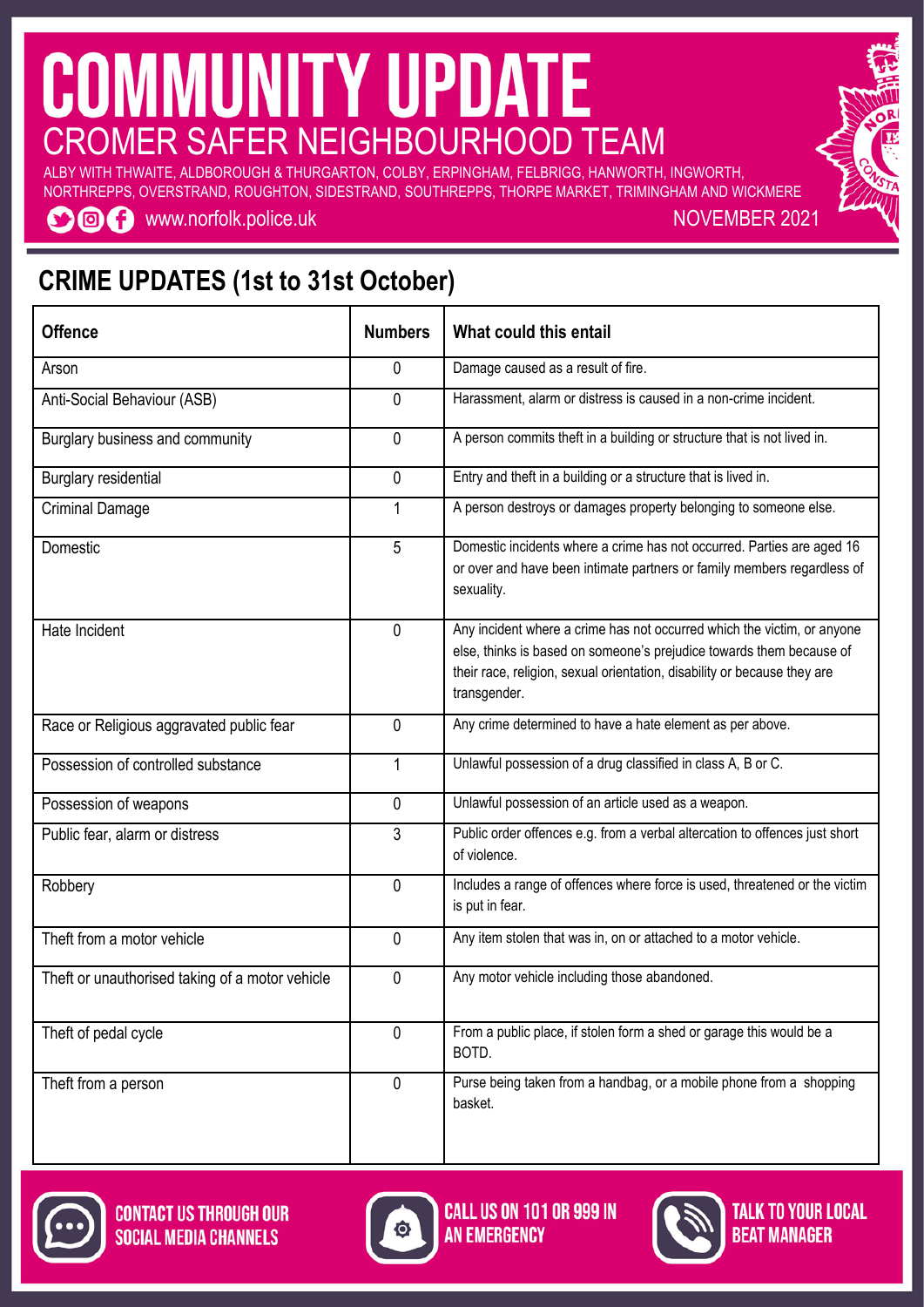Banningham and Colby Parish Council

Item from Village Hall Long Term Strategy

Item to review the annual payment from The Parish Council to The Village Hall Management Committee for repairs on The Jubilee Hall/Sandy Lane Club.

It is recommended that the annual contribution from The Parish Council to The Village Hall Management Committee be stopped at the end of the 2021/2022 financial year.

It is recommended that the same sum of money be allowed for in The Parish Council budget for 2022/2023 but be used for Community Programmes that might be related to The Village Hall.

It is recommended that any community use be approved by The Parish Council.

S.F.Clarke Oct 2021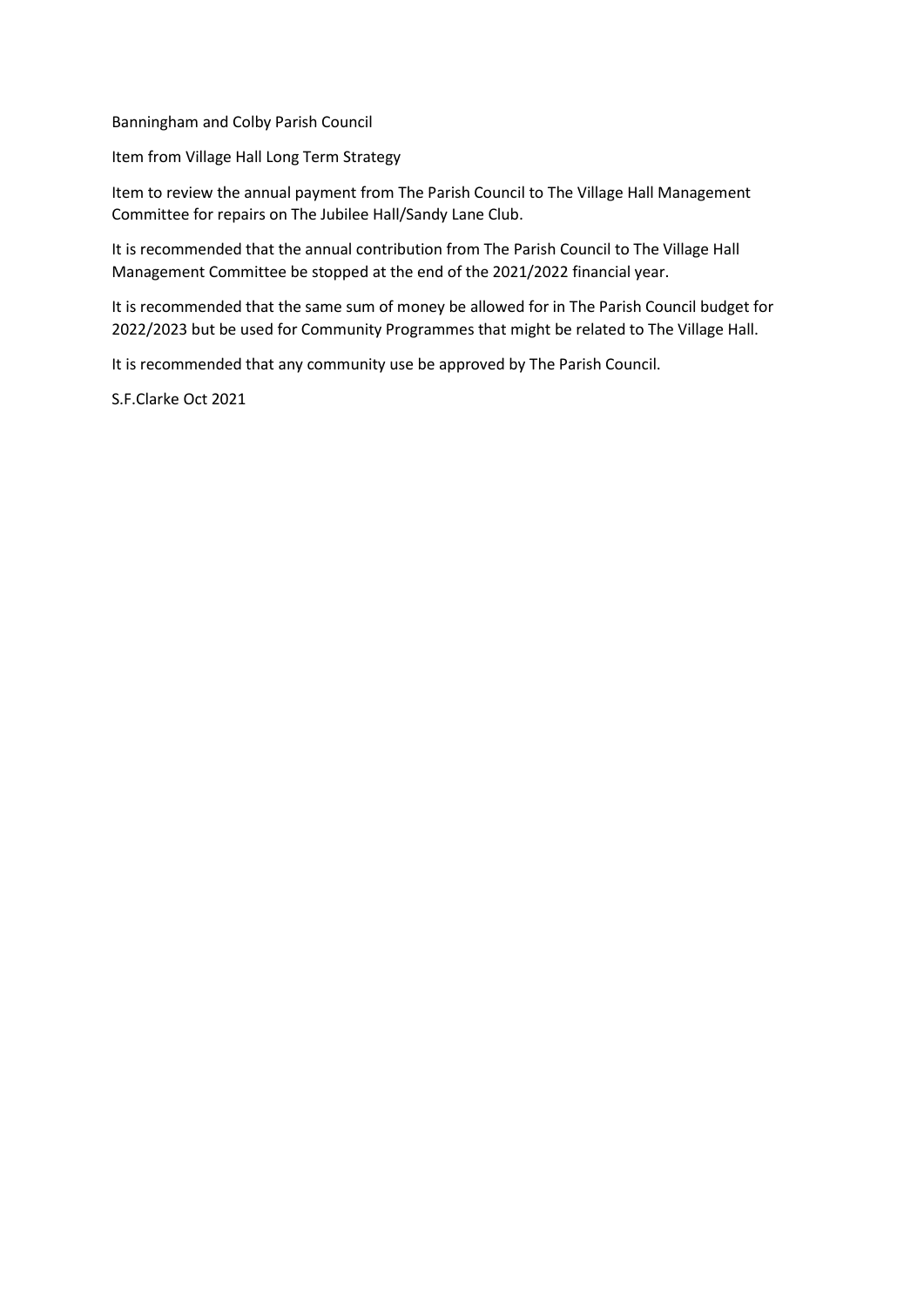Item for Discussion

Banningham and Village Community Hall;

Stage 3 item- Village Hall Management

1 .It has already been agreed that The Village Hall Management structure will be reviewed before the end of 2021.

Agreed, the Council joined Community Action Norfolk and some background work has been undertaken

2. Currently the arrangements are an amalgam of The Parish Council, Village Hall Management Committee, Working Groups and specific task allocations.

Agreed, and the arrangements need to be "tied down" so that the decision making process is clearly understood. Legally, working groups have no decision making powers. The audit trail is still far from clear. The Interim Management committee, comprising the remaining VH management committee members, (David Holgate & Gill Ridout), the 2 Parish Council representatives (Richard & Penny), plus the leads of the 3 focus groups would seem to be the best way forward at the moment.

3. It would be advisable if certain parameters could be established for this review by The Parish Council before any work is undertaken.

The review should be based on the status of the Parish Council as Custodian Trustees, which gives it no management rights – management should be vested in the management committee (as it is now)

4. For brevity the major parameters are reduced to a series of questions,-----

Have Councillors read and understood the Declaration of Trust and how it should operate ?

#### I would say most have read it

If they do, are they aware of the extent to which it has been applied in the past.

Although a specific charity was never formed (and even before the council got involved it was never a charity), I would say that the trust deed has been adhered to "in spirit"

If the answer is yes, do they wish to revert to the system so prescribed in the document ?

So far as I understand it, under charity law, as Custodian Trustees, a "Banningham & Colby Community Hall" charity should be formed with a Management Committee that would include representatives of the Custodian Trustees (the council) as we have done in the past. Minutes of the management committee meetings would come to the parish council, again as we did in the past. The Governance Document would set out the operational framework and Community Action Norfolk can help with this.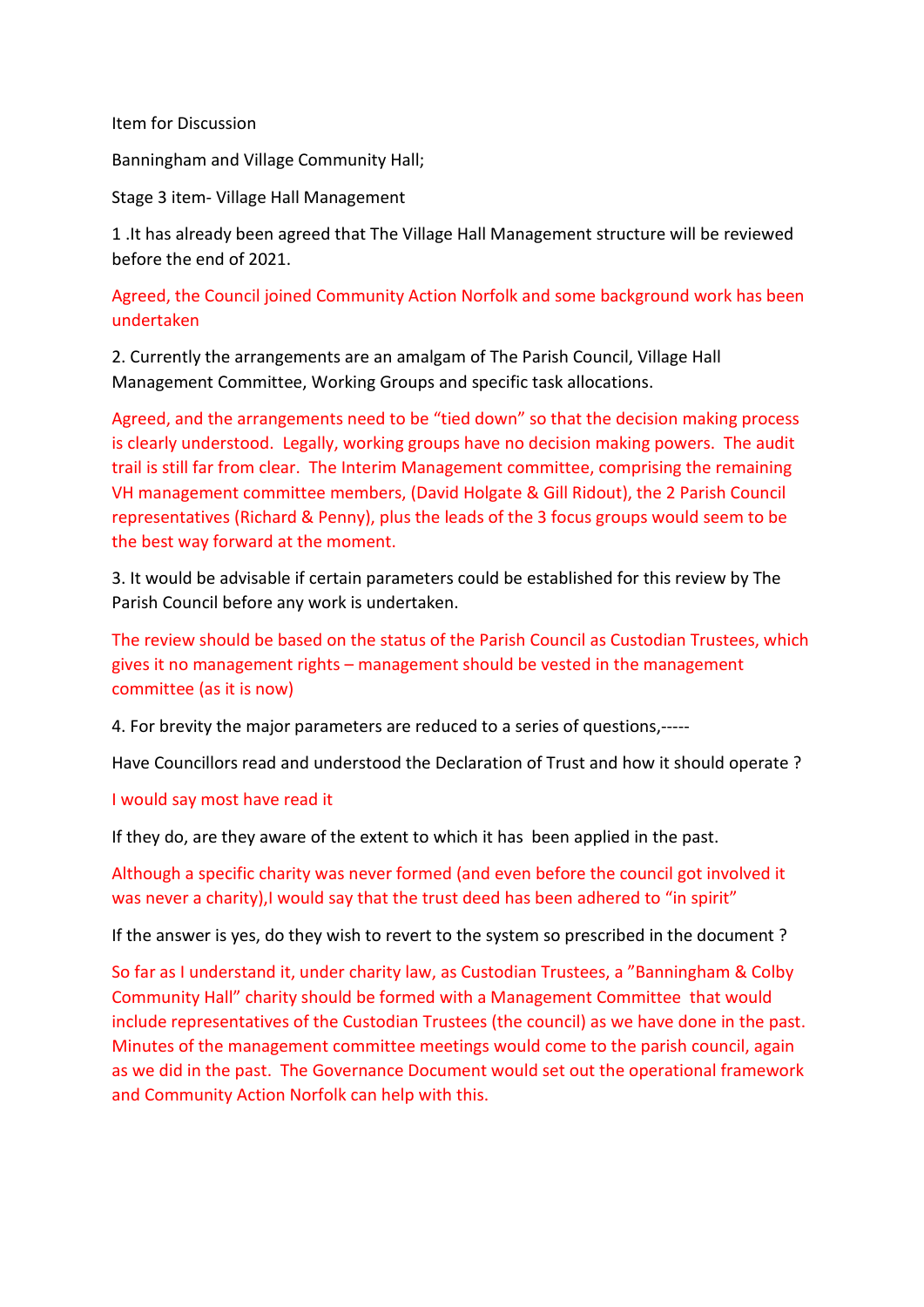So do they wish to have a Management Committee at arms length with financial and legal powers ?

As a Custodian Trustee, the parish council has no operational rights. The separate management committee/charity is the recommendation in this case.

Or do they wish the Managing and Owning the hall to be integrated.ie no separate committee with financial and legal powers.?

The council could apply to the Charity Commission for permission to change its status to Sole/Managing trustee as a corporate body. (no liabilities for individual councillors). There would still need to be a charity as described above, with separate bank account, but the managing trustees would have complete operational responsibility. As it would still be a charity, no VAT can be reclaimed.

Should the Council wish to operate the hall as a managed property, I would suggest taking legal advice from a solicitor specialising in village halls (contact through Norfolk Parish Training & Support) as the council would need to "own" the building.

If there is no support from individuals in the community to join a management committee, the Council is able to ask the Charity Commission for permission to run the hall on an emergency basis. The expectation would be that this would be temporary with the predicted outcome of a change to Sole/Management Trustee status.

Are they clear on the advantages and disadvantages of forming a charity ?

Only Councillors can answer this! But the main advantages are:

- Business rate relief
- Ability to apply for some grants that are not open to Parish Councils
- Still owned by the community

Disadvantages:

- Cannot reclaim VAT
- Another layer of administration and reporting to the charity commission

Are they clear on the advantages and disadvantages in non charitable status ?

As the first part above, but if the hall was owned and managed by the Council, the advantages would be:

- VAT can be reclaimed
- All income would come to the parish council and be allocated to the relevant cost centre – income would offset expenditure, so the hall could be self-funding at some point (as per the intention in the management plan)
- There is no separate administrative layer or reporting to the Charity Commission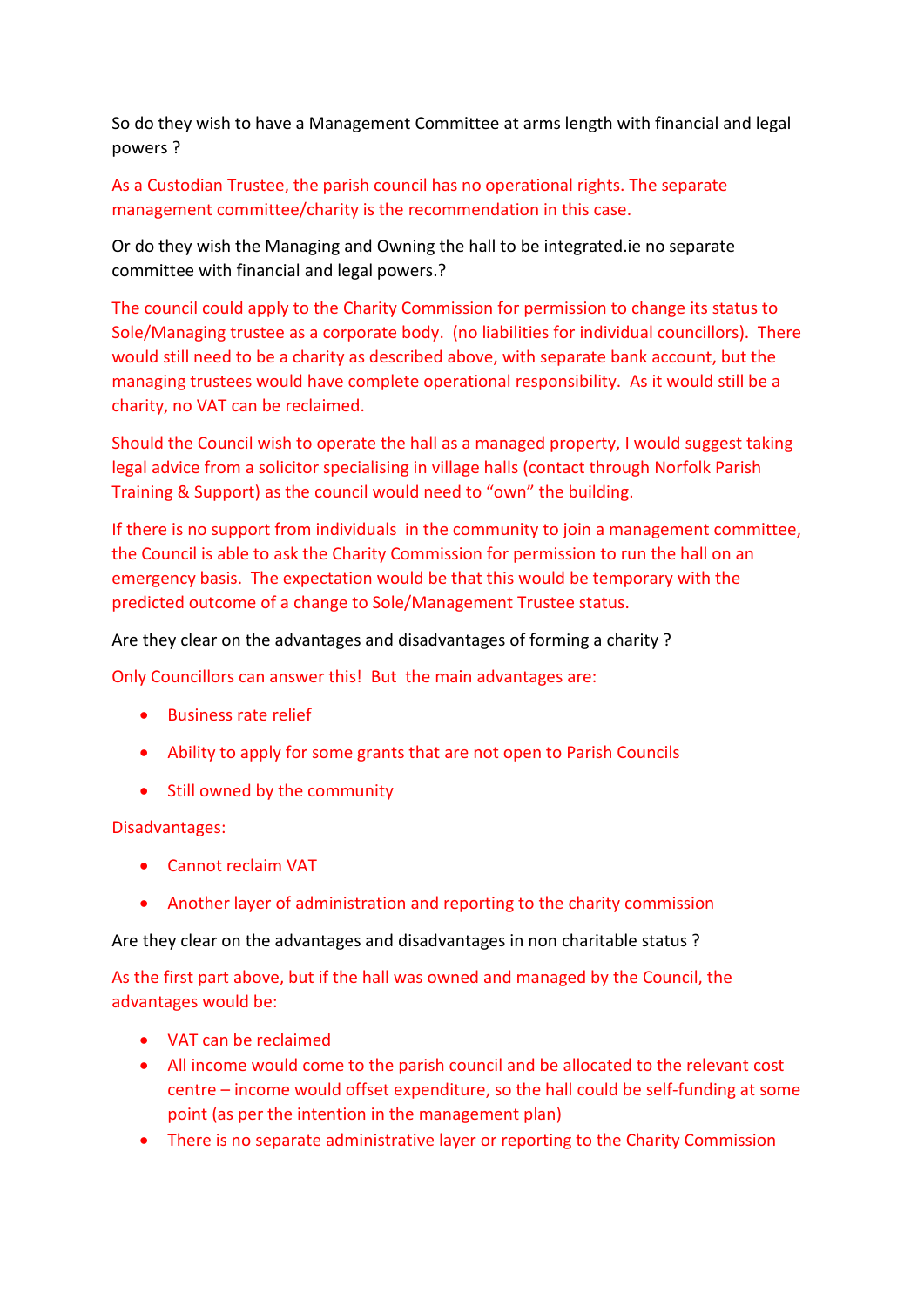Disadvantages:

- No direct community involvement
- The council would be liable for business rates
- Access to grant funds may be limited obviously parish councils have the ability to precept for any additional funds needed to run its assets

To what extent would Councillors get directly involved in managing the hall ? –

Do councillors as individuals want to be involved in day to day management?

As Custodian Trustees of a charity, there is no direct involvement other than representation on a Management committee.

As Sole/Management Trustees, the Council as a corporate body would have full management responsibilities.

Do they have any thoughts about "employing " a part time Manager to overcome any lack of volunteer.

This is interesting – the current thinking is for councils to hold Sole/Managing Trustee status but to employ a part time person – at least as a Booking clerk, to ensure that things run smoothly. Anyone appointed would be employed and managed by the charity.

If the hall was operated as a managed property, anyone appointed with responsibility for bookings, caretaking etc would be employed by the council, and would be managed by the Clerk in accordance with the agreed job description.

5.Within the UK there are examples of all types of arrangement for local halls.

Some work in one area and not another. We need one that works for Banningham and Colby and we must not underestimate the amount of work involved and the need to get a flow of younger members of the community to take over from the stalwarts of the present.

Getting younger volunteers is a universal problem!

6. Depending on the parameters set I would imagine that our Clerk will give most of the legal advice but we might need to seek external advice.

S.F.Clarke - annotations by the Clerk.

18/10/2021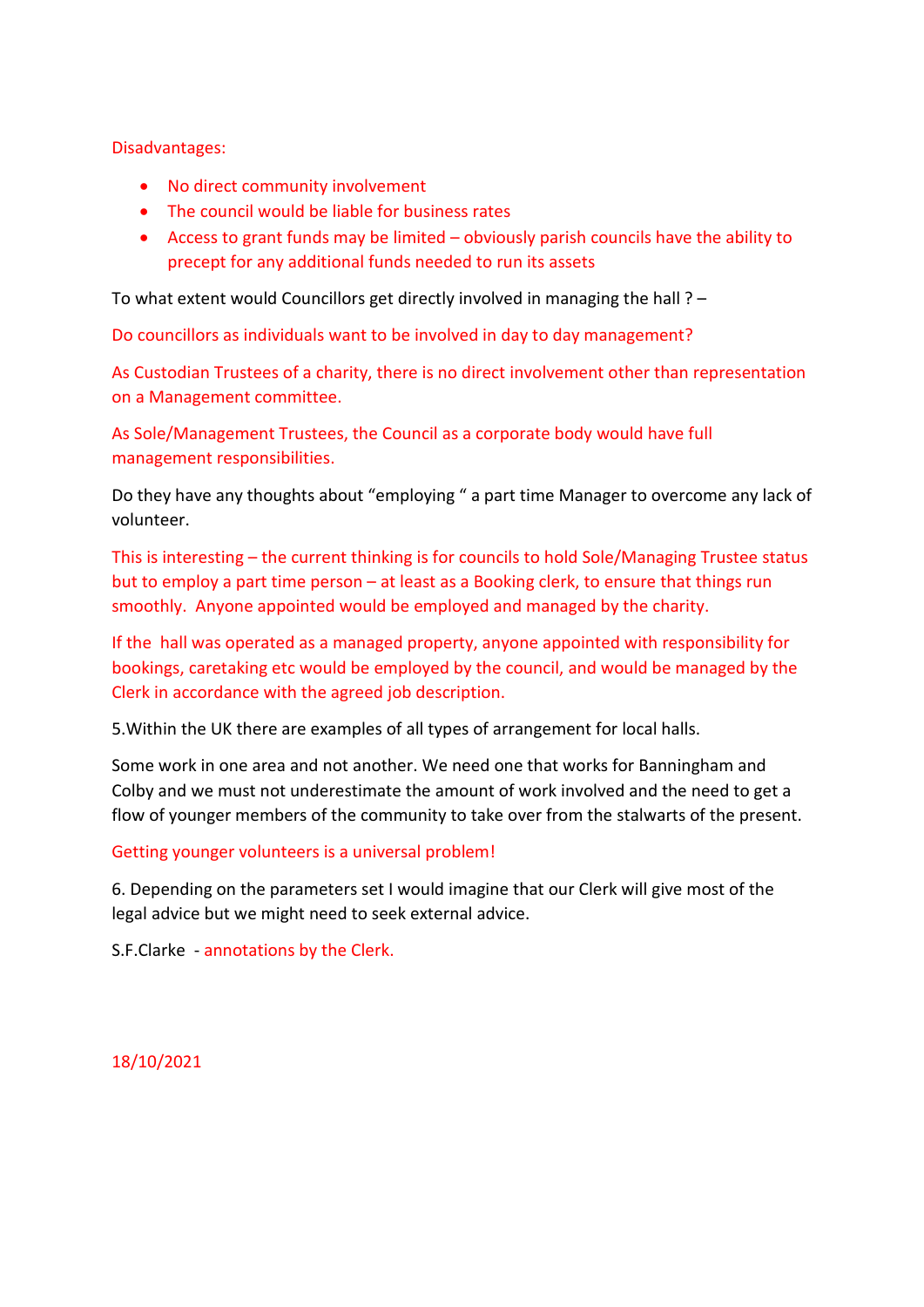14 November 2021 (2021-2022)

#### **Colby & Banningham Parish Council RECONCILIATION - Unity Current Account T1 20388689**

| From Accounts $\ldots \ldots \ldots \ldots \ldots \ldots$ | £14,297.94 |
|-----------------------------------------------------------|------------|
| Payments not cashed Add<br>Receipts not entered Subtract  |            |
| Statement should be                                       | £14,297.94 |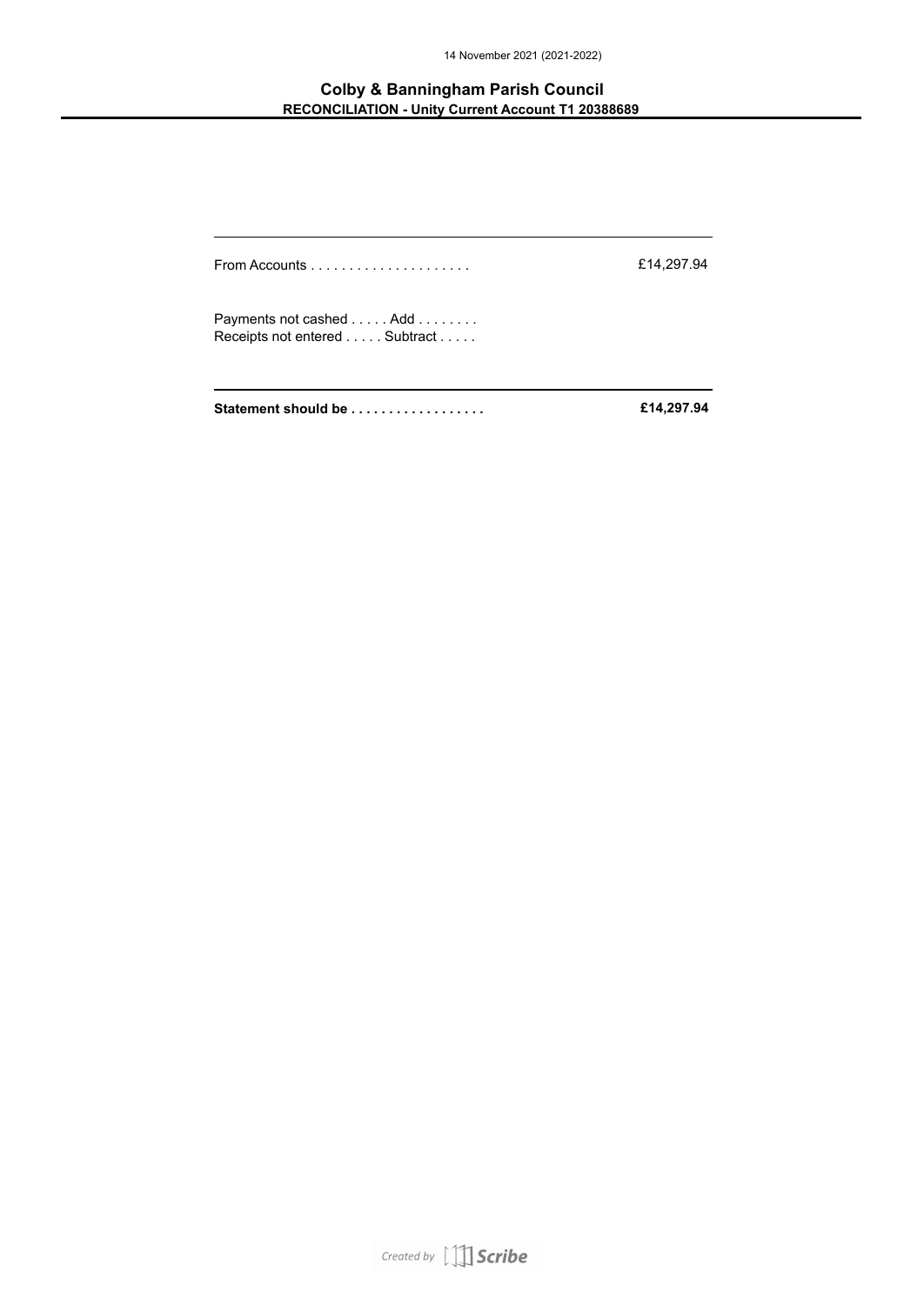14 November 2021 (2021-2022)

#### **Colby & Banningham Parish Council RECONCILIATION - Unity Instant Access Account 20388692**

| Statement should be                                       | £30,677.89 |
|-----------------------------------------------------------|------------|
| Payments not cashed  Add<br>Receipts not entered Subtract |            |
| From Accounts $\ldots \ldots \ldots \ldots \ldots \ldots$ | £30,677.89 |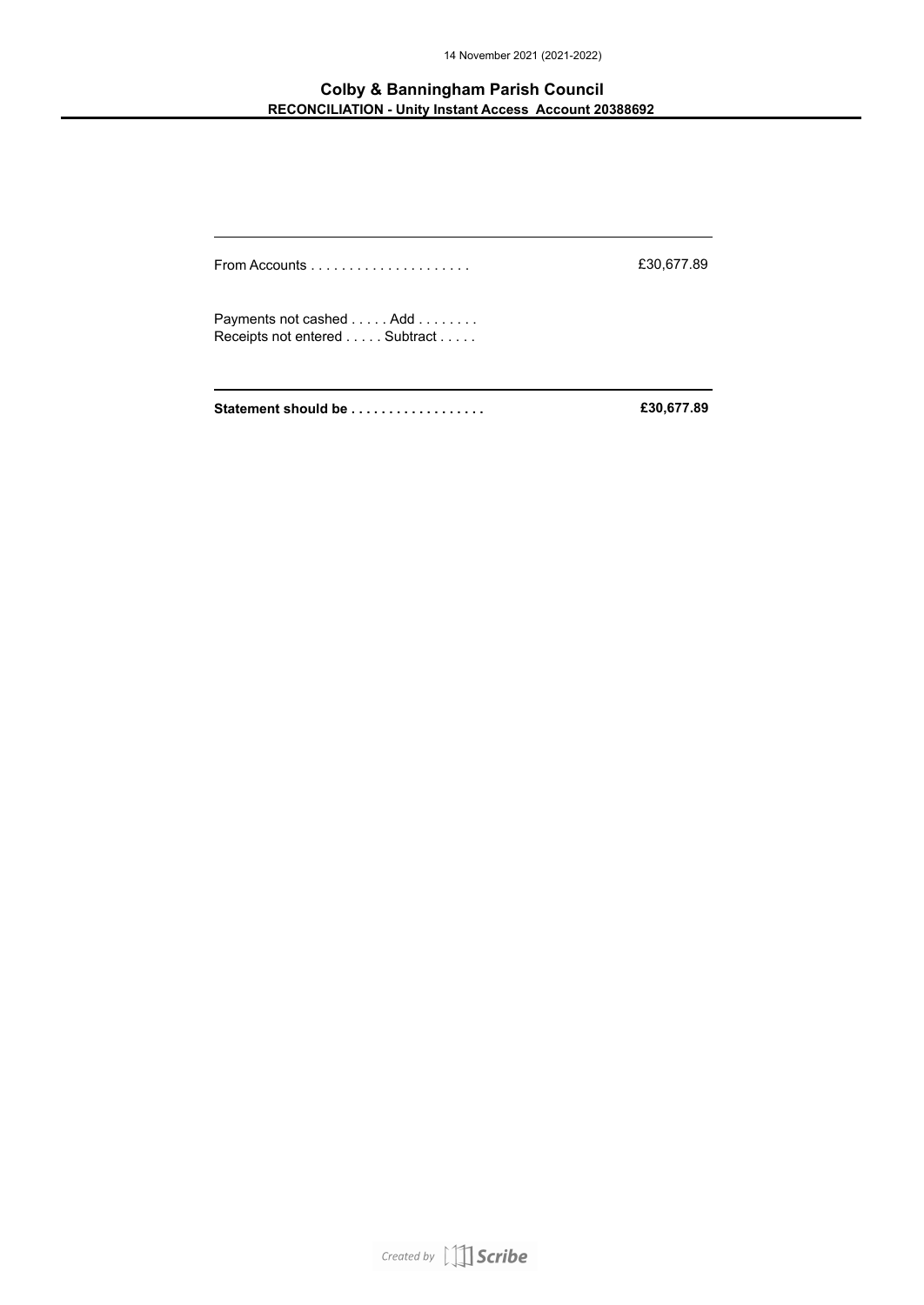|   | Prepared by:                                                                                       | Date:                  |           |
|---|----------------------------------------------------------------------------------------------------|------------------------|-----------|
|   | Name and Role (Clerk/RFO etc)                                                                      |                        |           |
|   | Approved by:                                                                                       | Date:                  |           |
|   | Name and Role (RFO/Chair of Finance etc)                                                           |                        |           |
|   | <b>Bank Reconciliation at 31/10/2021</b>                                                           |                        |           |
|   |                                                                                                    |                        |           |
|   | Cash in Hand 01/04/2021                                                                            |                        | 33,690.93 |
|   |                                                                                                    |                        |           |
|   | <b>ADD</b><br>Receipts 01/04/2021 - 31/10/2021                                                     |                        | 19,960.32 |
|   |                                                                                                    |                        | 53,651.25 |
|   | <b>SUBTRACT</b><br>Payments 01/04/2021 - 31/10/2021                                                |                        | 8,675.42  |
|   |                                                                                                    |                        |           |
| A | Cash in Hand 31/10/2021<br>(per Cash Book)                                                         |                        | 44,975.83 |
|   |                                                                                                    |                        |           |
|   | Cash in hand per Bank Statements                                                                   |                        |           |
|   | 31/10/2021<br>Cash                                                                                 | 0.00                   |           |
|   | Unity Current Account T1 2038868!<br>31/10/2021<br>Unity Instant Access Account 2038<br>30/10/2021 | 14,297.94<br>30,677.89 |           |
|   |                                                                                                    |                        | 44,975.83 |
|   |                                                                                                    |                        |           |
|   | Less unpresented payments                                                                          |                        |           |
|   |                                                                                                    |                        | 44,975.83 |
|   | Plus unpresented receipts                                                                          |                        |           |
| в | <b>Adjusted Bank Balance</b>                                                                       |                        | 44,975.83 |

**A = B Checks out OK**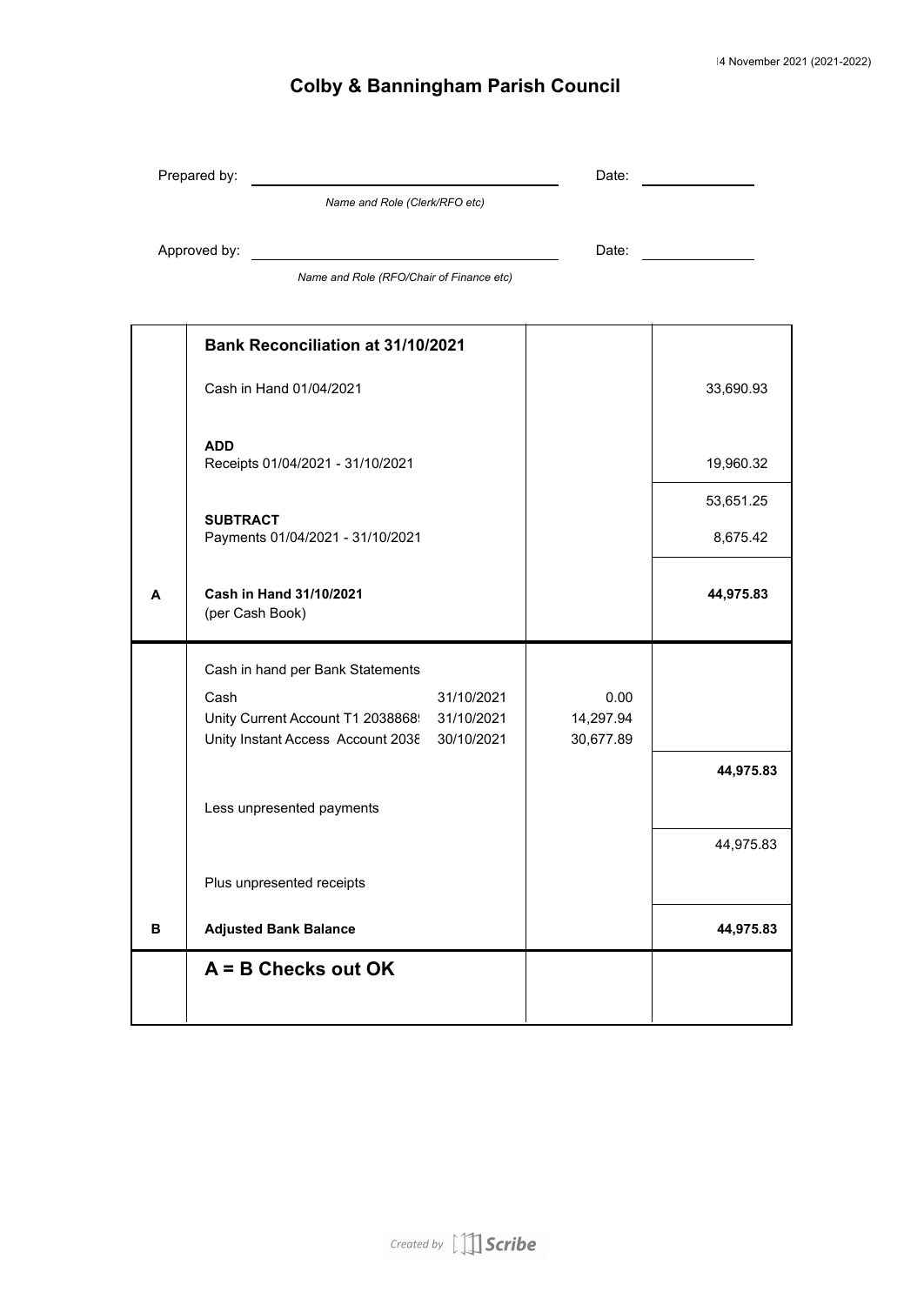### **Summary of Receipts and Payments**

All Cost Centres and Codes (Between 01/04/2021 and 31/10/2021)

| Admin      |                            | <b>Receipts</b> |           |          | <b>Payments</b> |               |          | <b>Net Position</b>  |  |
|------------|----------------------------|-----------------|-----------|----------|-----------------|---------------|----------|----------------------|--|
| Code Title |                            | <b>Budgeted</b> | Actual    | Variance | <b>Budgeted</b> | <b>Actual</b> | Variance | +/- Under/over spend |  |
|            | 22 Filestream              |                 |           |          | 372.00          | 184.00        | 188.00   | 188.00 (50%)         |  |
|            | 23 Scribe                  |                 |           |          | 268.00          |               | 268.00   | 268.00 (100%)        |  |
|            | 24 Insurance               |                 |           |          | 1,555.00        |               | 1,555.00 | 1,555.00 (100%)      |  |
| 25         | <b>Internal Audit</b>      |                 |           |          | 101.00          | 100.00        | 1.00     | $1.00(0\%)$          |  |
|            | 26 External Audit          |                 |           |          |                 |               |          | (N/A)                |  |
|            | 27 Video Conferencing      |                 |           |          | 144.00          | 11.99         | 132.01   | 132.01 (91%)         |  |
|            | 28 Stationery/Photocopying |                 |           |          | 250.00          |               | 250.00   | 250.00 (100%)        |  |
|            | 29 Office Equipment        |                 |           |          |                 |               |          | (N/A)                |  |
| 30         | <b>Election Costs</b>      |                 |           |          |                 |               |          | (N/A)                |  |
| 31         | <b>Bank Charges</b>        |                 |           |          | 72.00           | 36.00         | 36.00    | 36.00 (50%)          |  |
|            | 32 Bank Interest           |                 |           |          |                 |               |          | (N/A)                |  |
|            | 33 Training                |                 |           |          | 100.00          |               | 100.00   | 100.00 (100%)        |  |
|            | 34 Legal Expenses          |                 |           |          | 250.00          |               | 250.00   | 250.00 (100%)        |  |
|            | 35 Agency Services         |                 |           |          |                 |               |          | (N/A)                |  |
|            | 36 Subscriptions           |                 |           |          | 265.00          | 50.00         | 215.00   | 215.00 (81%)         |  |
|            | 37 Grants                  |                 |           |          |                 |               |          | (N/A)                |  |
|            | 38 Publications            |                 |           |          |                 |               |          | (N/A)                |  |
|            | 39 Councillors Expenses    |                 |           |          | 50.00           |               | 50.00    | 50.00 (100%)         |  |
|            | 40 Precept                 | 16,034.00       | 16,034.00 |          |                 |               |          | $(0\%)$              |  |
|            | 41 Grant                   |                 |           |          | 100.00          |               | 100.00   | 100.00 (100%)        |  |
|            | 42 Recycling credit        |                 |           |          |                 |               |          | (N/A)                |  |
|            | 43 Website                 |                 |           |          | 250.00          | 25.00         | 225.00   | 225.00 (90%)         |  |
|            | 50 Wayleave Payment        | 55.00           |           | $-55.00$ |                 |               |          | $-55.00$ $(-100\%)$  |  |
|            | 51 VAT refund              |                 |           |          |                 |               |          | (N/A)                |  |
|            | 53 Data Protection Fee     |                 |           |          | 35.00           | 35.00         |          | $(0\%)$              |  |
|            | 57 Signage                 |                 |           |          | 150.00          |               | 150.00   | 150.00 (100%)        |  |
|            | <b>SUB TOTAL</b>           | 16,089.00       | 16,034.00 | $-55.00$ | 3,962.00        | 441.99        | 3,520.01 | 3,465.01 (17%)       |  |

| <b>Allotments</b> |                          |                 | <b>Receipts</b> |          |                 | <b>Payments</b> |          |                      |
|-------------------|--------------------------|-----------------|-----------------|----------|-----------------|-----------------|----------|----------------------|
|                   | Code Title               | <b>Budgeted</b> | Actual          | Variance | <b>Budgeted</b> | Actual          | Variance | +/- Under/over spend |
| 17                | <b>Allotment Rents</b>   |                 |                 |          |                 |                 |          | (N/A)                |
|                   | 18 Allotment Deposits    |                 |                 |          |                 |                 |          | (N/A)                |
|                   | 19 Arable Land           | 65.00           |                 | $-65.00$ |                 |                 |          | $-65.00$ $(-100\%)$  |
|                   | 60 Water butts provision |                 |                 |          | 300.00          | 22.50           | 277.50   | 277.50 (92%)         |
|                   | <b>SUB TOTAL</b>         | 65.00           |                 | $-65.00$ | 300.00          | 22.50           | 277.50   | 212.50 (58%)         |

| Churchyard |                  | <b>Receipts</b> |        |          | <b>Payments</b> |               |          | <b>Net Position</b>  |  |
|------------|------------------|-----------------|--------|----------|-----------------|---------------|----------|----------------------|--|
| Code Title |                  | <b>Budgeted</b> | Actual | Variance | <b>Budgeted</b> | <b>Actual</b> | Variance | +/- Under/over spend |  |
|            | 20 Banningham    |                 |        |          | 197.00          |               | 197.00   | 197.00 (100%)        |  |
|            | 21 Colby         |                 |        |          | 197.00          |               | 197.00   | 197.00 (100%)        |  |
|            | <b>SUB TOTAL</b> |                 |        |          | 394.00          |               | 394.00   | 394.00 (100%)        |  |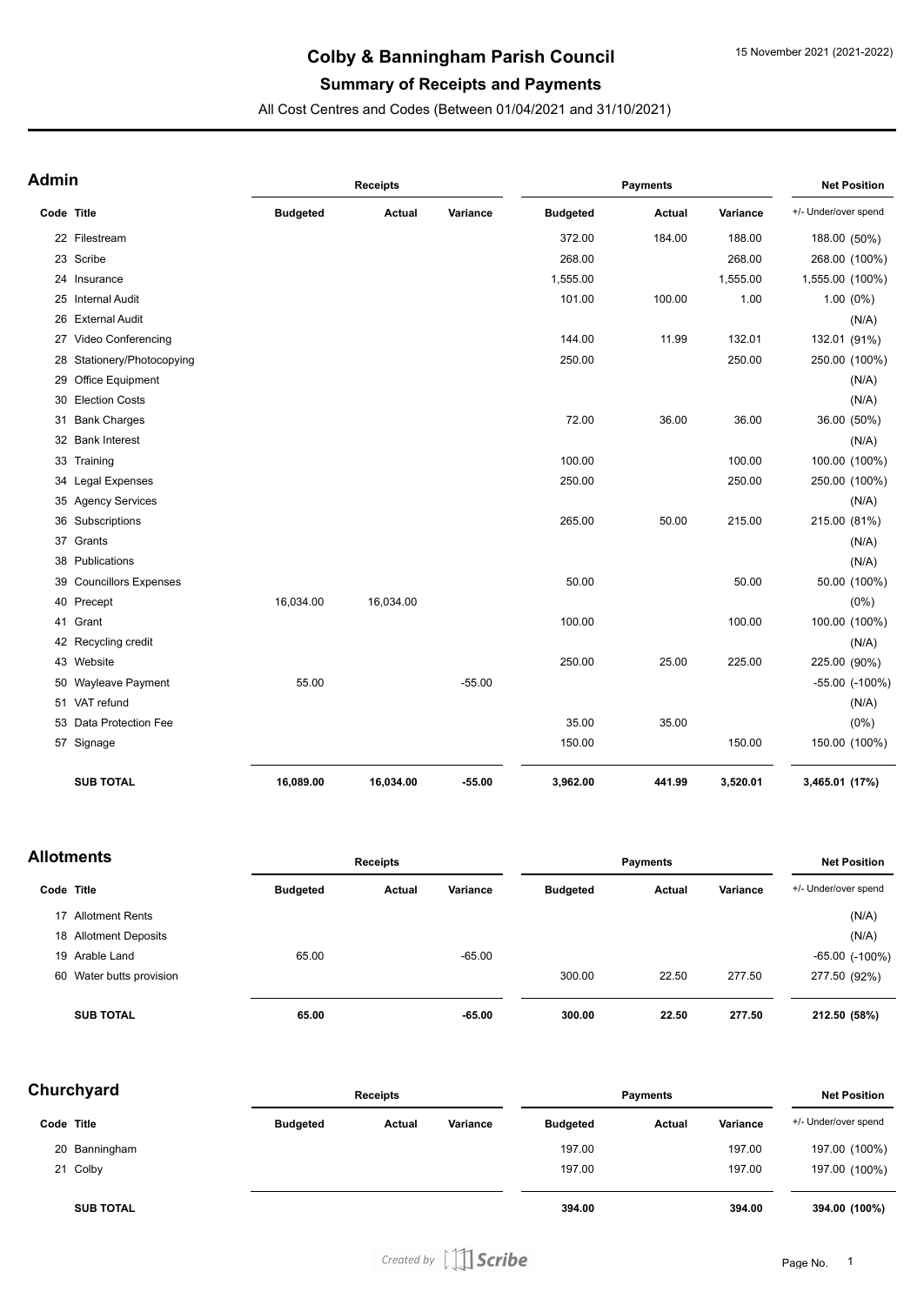#### **Summary of Receipts and Payments**

All Cost Centres and Codes (Between 01/04/2021 and 31/10/2021)

| <b>Clerk</b> |                  | <b>Receipts</b> |        |          | <b>Payments</b> |          |          | <b>Net Position</b>  |  |
|--------------|------------------|-----------------|--------|----------|-----------------|----------|----------|----------------------|--|
| Code Title   |                  | <b>Budgeted</b> | Actual | Variance | <b>Budgeted</b> | Actual   | Variance | +/- Under/over spend |  |
|              | PAYE             |                 |        |          | 982.00          | 875.51   | 106.49   | 106.49 (10%)         |  |
|              | 2 Salary         |                 |        |          | 3,925.00        | 2,386.66 | 1,538.34 | 1,538.34 (39%)       |  |
|              | 3 Expenses       |                 |        |          | 50.00           |          | 50.00    | 50.00 (100%)         |  |
|              | <b>SUB TOTAL</b> |                 |        |          | 4,957.00        | 3,262.17 | 1,694.83 | 1,694.83 (34%)       |  |

|            | <b>Playing Field</b>   | Receipts        |        |          | <b>Payments</b> |        |           | <b>Net Position</b>  |  |
|------------|------------------------|-----------------|--------|----------|-----------------|--------|-----------|----------------------|--|
| Code Title |                        | <b>Budgeted</b> | Actual | Variance | <b>Budgeted</b> | Actual | Variance  | +/- Under/over spend |  |
|            | 14 Grounds Maintenance |                 |        |          | 730.00          | 225.00 | 505.00    | 505.00 (69%)         |  |
|            | 15 Tree works          |                 |        |          |                 |        |           | (N/A)                |  |
|            | 16 Drainage            |                 |        |          |                 |        |           | (N/A)                |  |
|            | 44 Ditch clearance     |                 |        |          | 300.00          |        | 300.00    | 300.00 (100%)        |  |
|            | 52 Events              |                 |        |          | 303.47          |        | 303.47    | 303.47 (100%)        |  |
|            | 54 Tree Project 2020   |                 |        |          |                 |        |           | (N/A)                |  |
|            | 58 Car Park            |                 |        |          |                 | 367.20 | $-367.20$ | $-367.20$ (N/A)      |  |
|            | <b>SUB TOTAL</b>       |                 |        |          | 1,333.47        | 592.20 | 741.27    | 741.27 (55%)         |  |
|            |                        |                 |        |          |                 |        |           |                      |  |

**s.137**

| וטו.             | <b>Receipts</b> |        |          | <b>Payments</b> |        |          | <b>Net Position</b>  |  |
|------------------|-----------------|--------|----------|-----------------|--------|----------|----------------------|--|
| Code Title       | <b>Budgeted</b> | Actual | Variance | <b>Budgeted</b> | Actual | Variance | +/- Under/over spend |  |
| 49 Poppy Wreaths |                 |        |          | 35.00           |        | 35.00    | 35.00 (100%)         |  |
| <b>SUB TOTAL</b> |                 |        |          | 35.00           |        | 35.00    | 35.00 (100%)         |  |

| <b>Telephone Kiosk</b> |                       | <b>Receipts</b> |        |          | <b>Payments</b> |        |          | <b>Net Position</b>  |  |
|------------------------|-----------------------|-----------------|--------|----------|-----------------|--------|----------|----------------------|--|
| Code Title             |                       | <b>Budgeted</b> | Actual | Variance | <b>Budgeted</b> | Actual | Variance | +/- Under/over spend |  |
|                        | 48 Repairs/Decoration |                 |        |          | 200.00          |        | 200.00   | 200.00 (100%)        |  |
|                        | 59 Display Equipment  |                 |        |          | 100.00          |        | 100.00   | 100.00 (100%)        |  |
|                        | <b>SUB TOTAL</b>      |                 |        |          | 300.00          |        | 300.00   | 300.00 (100%)        |  |

| <b>Village Green</b> |                        | <b>Receipts</b> |        |          |                 | <b>Payments</b> |          |                      |
|----------------------|------------------------|-----------------|--------|----------|-----------------|-----------------|----------|----------------------|
| Code Title           |                        | <b>Budgeted</b> | Actual | Variance | <b>Budgeted</b> | <b>Actual</b>   | Variance | +/- Under/over spend |
|                      | 11 Grounds Maintenance |                 |        |          | 660.00          | 300.00          | 360.00   | 360.00 (54%)         |
|                      | 12 Bowls Club Lease    |                 |        |          |                 |                 |          | (N/A)                |
|                      | 13 Tree works          |                 |        |          |                 |                 |          | (N/A)                |
| 61                   | Path works             |                 |        |          | 1,080.00        | 1,080.00        |          | $(0\%)$              |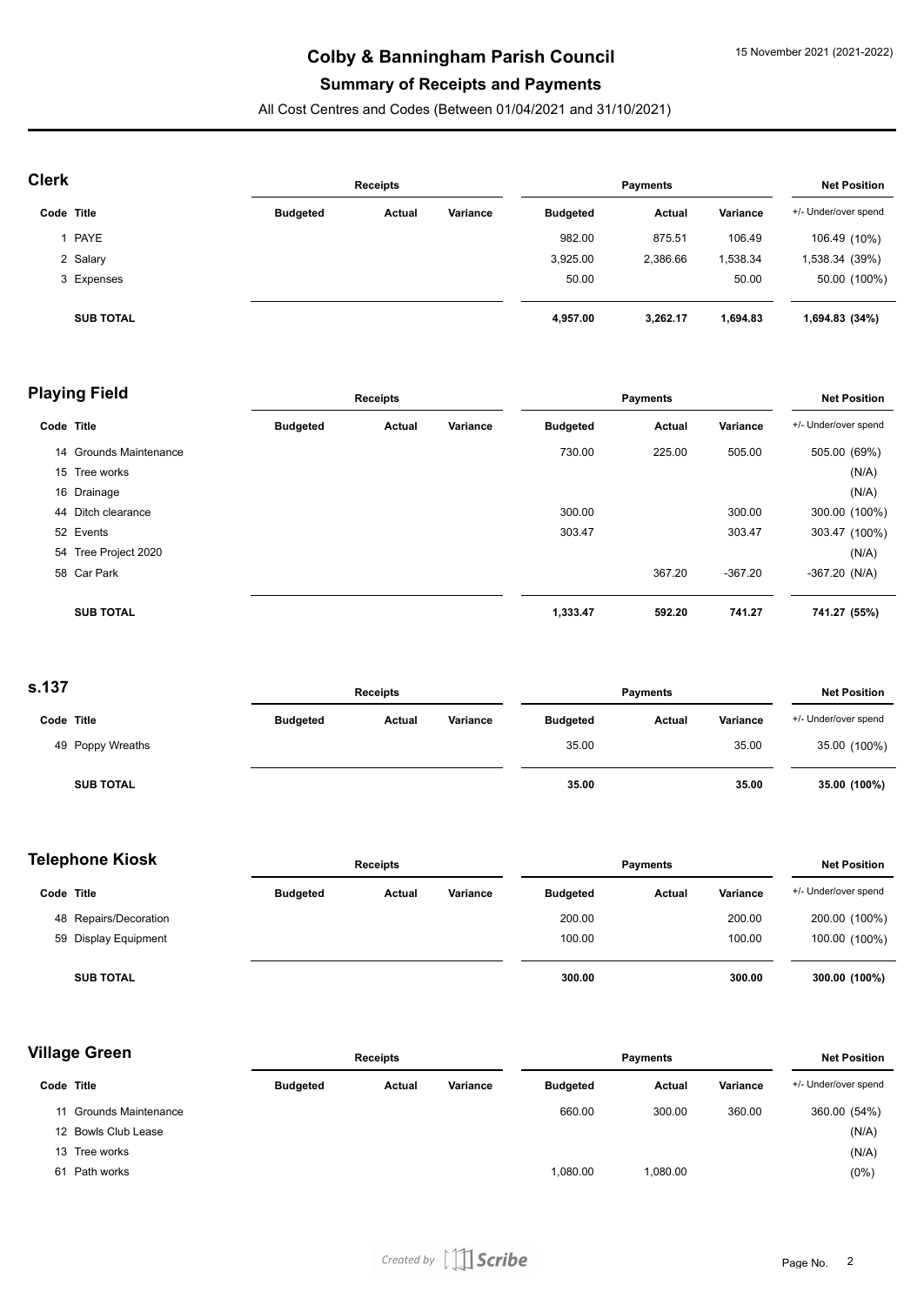#### **Summary of Receipts and Payments**

All Cost Centres and Codes (Between 01/04/2021 and 31/10/2021)

| <b>RTOTAL</b><br>$7$ UR.<br>the contract of the contract of the contract of<br>__ | ,740.00 | ,380.00 | 360.00 | 360.00 (20%) |
|-----------------------------------------------------------------------------------|---------|---------|--------|--------------|
|                                                                                   |         |         |        |              |

#### **Village Hall**

|            | /illage Hall               |                 | <b>Receipts</b> |          |                 | <b>Payments</b> |           | <b>Net Position</b>  |
|------------|----------------------------|-----------------|-----------------|----------|-----------------|-----------------|-----------|----------------------|
| Code Title |                            | <b>Budgeted</b> | Actual          | Variance | <b>Budgeted</b> | Actual          | Variance  | +/- Under/over spend |
|            | 4 Electricity              |                 | 170.16          | 170.16   | 850.00          | 333.48          | 516.52    | 686.68 (80%)         |
|            | 5 Repairs                  |                 |                 |          | 750.00          | 1,000.00        | $-250.00$ | $-250.00$ $(-33%)$   |
|            | 6 Water/Sewerage           |                 |                 |          | 650.00          | 81.69           | 568.31    | 568.31 (87%)         |
|            | 7 FIT Payments             | 250.00          | 701.88          | 451.88   |                 |                 |           | 451.88 (180%)        |
|            | 8 Waste Collection         |                 |                 |          | 400.00          | 176.90          | 223.10    | 223.10 (55%)         |
|            | 9 Heating Oil              |                 |                 |          | 900.00          | 209.25          | 690.75    | 690.75 (76%)         |
| 10         | <b>Grounds Maintenance</b> |                 |                 |          | 165.00          | 75.00           | 90.00     | 90.00 (54%)          |
|            | 45 Cleaning                |                 |                 |          | 900.00          | 191.10          | 708.90    | 708.90 (78%)         |
|            | 46 Window Cleaning         |                 |                 |          | 195.00          | 105.00          | 90.00     | 90.00 (46%)          |
|            | 47 Fire Equipment Service  |                 |                 |          | 95.00           |                 | 95.00     | 95.00 (100%)         |
|            | 62 Renovation Grant        | 1,820.00        | 1,820.00        |          | 1,820.00        |                 | 1,820.00  | 1,820.00 (50%)       |
|            | <b>SUB TOTAL</b>           | 2,070.00        | 2,692.04        | 622.04   | 6,725.00        | 2,172.42        | 4,552.58  | 5,174.62 (58%)       |

### **Village Signs**

| village Signs      |                 | <b>Receipts</b> |          |                 | <b>Payments</b> |          |                      |
|--------------------|-----------------|-----------------|----------|-----------------|-----------------|----------|----------------------|
| Code Title         | <b>Budgeted</b> | <b>Actual</b>   | Variance | <b>Budgeted</b> | Actual          | Variance | +/- Under/over spend |
| 55 Banningham sign |                 |                 |          | 16.00           | 50.00           | $-34.00$ | $-34.00$ $(-212%)$   |
| 56 Colby sign      |                 |                 |          | 16.00           | 50.00           | $-34.00$ | $-34.00$ $(-212%)$   |
| <b>SUB TOTAL</b>   |                 |                 |          | 32.00           | 100.00          | $-68.00$ | -68.00 (-212%)       |

#### **Summary**

| <b>NET TOTAL</b>   | 18.224.00 | 18.726.04 | 502.04 | 19.778.47 | 7.971.28 | 11.807.19 | 12,309.23 (32%) |
|--------------------|-----------|-----------|--------|-----------|----------|-----------|-----------------|
| <b>V.A.T.</b>      |           | .234.28   |        |           | 704.14   |           |                 |
| <b>GROSS TOTAL</b> |           | 19,960.32 |        |           | 8,675.42 |           |                 |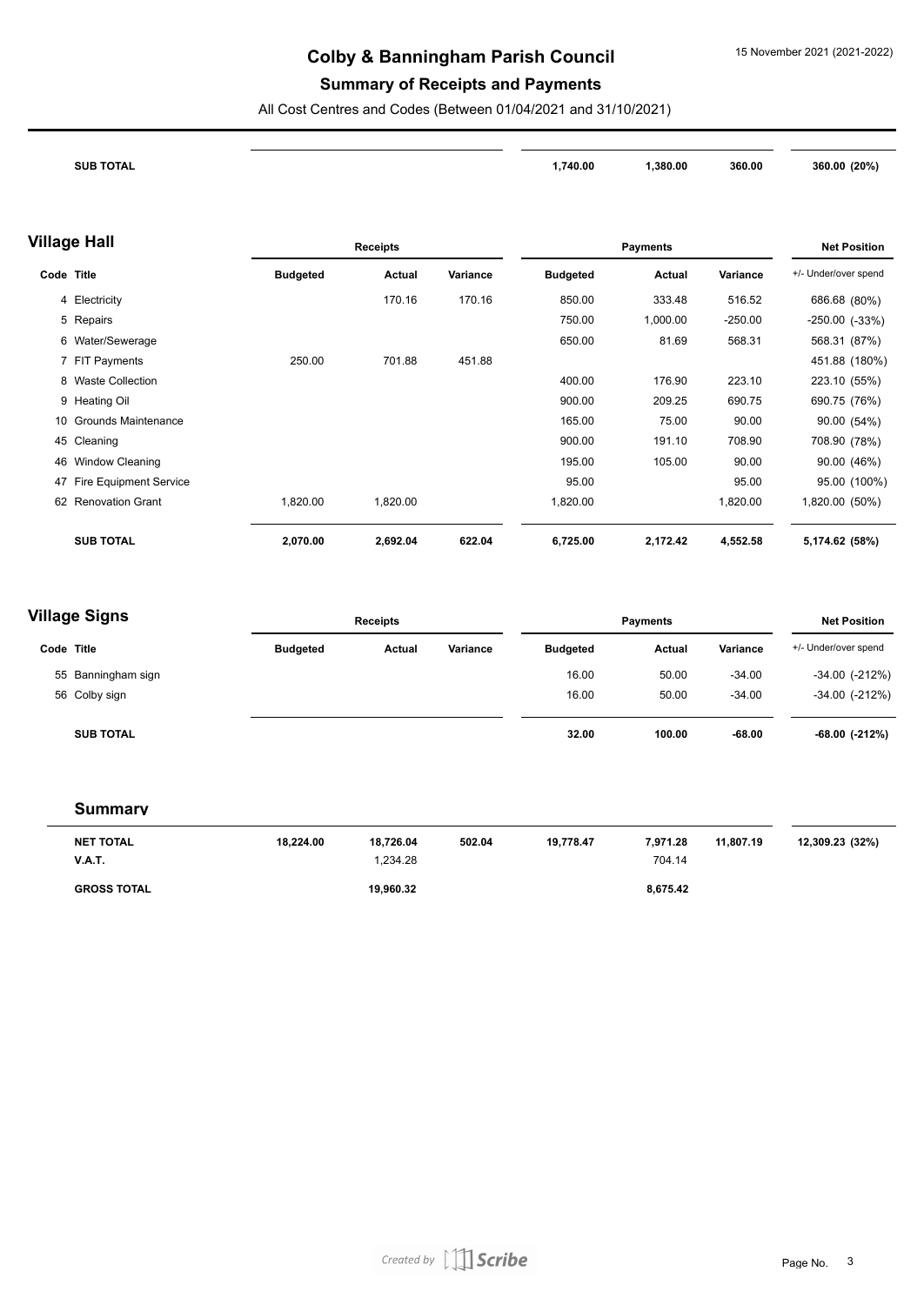### TEXT OF EMAIL MESSAGE FROM NNDC RE PRECEPT 2022/2023

#### Dear Maureen

As with last year we will only be completing our annual precept requests electronically via email this year due to the COIVD situation.

We are now looking at agreeing the parish taxbases for the 2022/23 council tax calculations. Could you please review the below information from NNDC and inform us of your requested precept amount by emailing **[accountancy@north-norfolk.gov.uk](mailto:accountancy@north-norfolk.gov.uk)** or by emailing [James.Moore@north-norfolk.gov.uk.](mailto:James.Moore@north-norfolk.gov.uk) Even if your precept value is nil, could you please let us know so we can confirm an official response. Due to the delay in us getting the taxbase information to you, we have an extended deadline of 31<sup>st</sup> January 2022 for you to inform us of your 2022-23 precept figure. Please note, in the instance you are not the Clerk or Chairman of the parish, we require the email informing us of your parish precept to come from either the Chairman or Clerk.

To assist with this process I have attached the answers to some frequently asked questions. However if you are unsure of anything, or require us to carry out any calculations for you, please don't hesitate to contact one of the two email addresses above. For your information the 2022/23 Tax Base for the town of Colby is 188.46 Last year your taxbase was 190.48 and precept was £16,034 resulting in a charge of £84.17

May I remind you that The Local Government Finance Act 1992 (see provision 106 of the Act) places restrictions on members voting if they are in arrears with their council tax. This applies to the setting of the council tax and also for the setting of precepts by precepting bodies, for example parish and town councils. If any member is in arrears of their council tax by at least two months, they must not vote at the meeting when the precept is set. When parish councils are considering the precept they wish to levy, clerks may wish to confirm, with their own members, in advance of the meeting, whether or not they are able to vote, as the District Council will not be able to confirm this for your members.

As per the latest Local Government Finance Settlement 2021-22. It has been noted that the average Band D parish precept has increased by approximately 4.5% year on year. The government has noted that they remain concerned about the pressure placed on taxpayers from all government authorities due to the COVID situation and caution us to make restraint with increases for the upcoming year. With the current problems with gas and electricity, we are

The payment of the precept will be made in two equal instalments on the 29<sup>th</sup> April 2022 and 30th September 2022.

Thank you for your assistance in this matter.

Yours Faithfully,

**James Moore, Accountancy Assistant**

**North Norfolk District Council**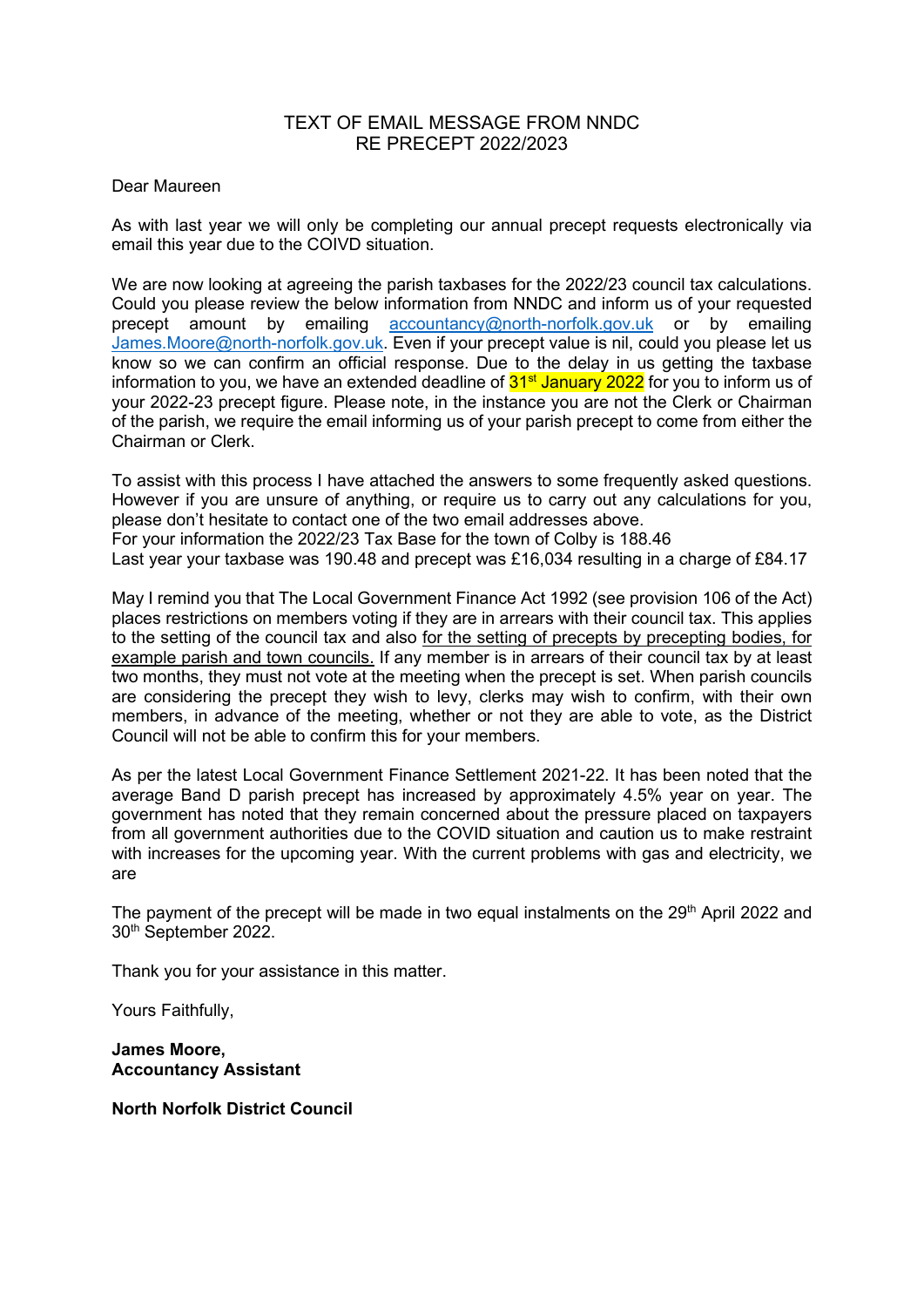## **PARISH COUNCILS FREQUENTLY ASKED QUESTIONS**

#### **Question:**

The parish council has raised a precept for the same amount as last year. Why then has the amount of the council tax charge shown on the bill for the parish precept changed?

#### **Answer:**

The precept is added to each householder's council tax bill. If, for example, the precept is for £2,400 and this can be spread over 100 households in the parish, each would pay a council tax charge of  $E24$ (£2,400 divided by 100).

However, if new homes were built in the parish and the number of households increased in the following year to say 120, the council tax charge would reduce to £20 (£2,400 divided by 120). The amount of the precept (£2,400) has not changed, but the council tax paid by the tax payer has reduced, simply because the number of households has changed.

#### **Question:**

What is a tax base?

#### **Answer:**

The number of households in the parish is called the tax base and is the number of Band D equivalent dwellings in the parish (every household in the parish is given a Band from A to H).

To calculate the tax base for the parish, the number of dwellings is reduced to take account of any discounts or exemptions. The resulting figure for each band is then multiplied by its proportion relative to Band D as per the table below.

 $A - 6/9$ 

- $B 7/9$
- $C 8/9$

 $D - 9/9$ 

 $E - 11/9$ 

 $F - 13/9$ 

- $G 15/9$
- $H 18/9$

An adjustment is made for non-collection and the total across all eight bands results in the tax base.

As an example, if a parish had 108 dwellings in the following bands:-

 6 x Band A 18 x Band B 36 x Band C 48 x Band D

The equivalent number of Band D dwellings, and therefore the tax base, would be:-

 $6 \times 6/9 = 4$  $18 \times 7/9 = 14$  $36 \times 8/9 = 32$  $48 \times 9/9 = 48$  $Total = 98$